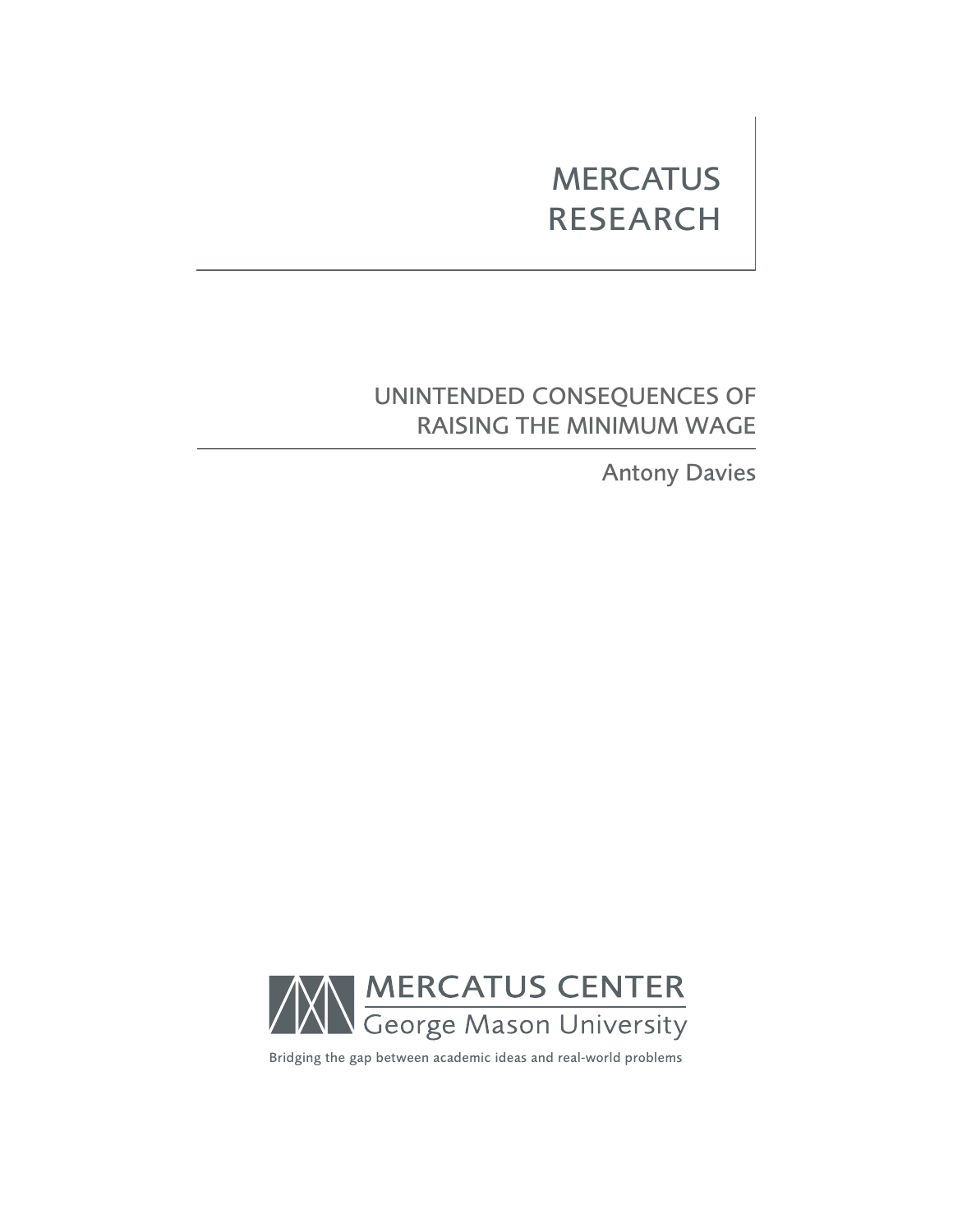## About the Mercatus Center at George Mason University

The Mercatus Center at George Mason University is the world's premier university source for market-oriented ideas—bridging the gap between academic ideas and real-world problems.

A university-based research center, Mercatus advances knowledge about how markets work to improve people's lives by training graduate students, conducting research, and applying economics to offer solutions to society's most pressing problems.

Our mission is to generate knowledge and understanding of the institutions that affect the freedom to prosper and to find sustainable solutions that overcome the barriers preventing individuals from living free, prosperous, and peaceful lives.

Founded in 1980, the Mercatus Center is located on George Mason University's Arlington campus.

[www.mercatus.org](http://mercatus.org/)

Copyright © 2013 by Antony Davies and the Mercatus Center at George Mason University

Mercatus Center George Mason University 3351 Fairfax Drive, 4th floor Arlington, VA 22201-4433 (703) 993-4930 mercatus.org

Release date: October 25, 2013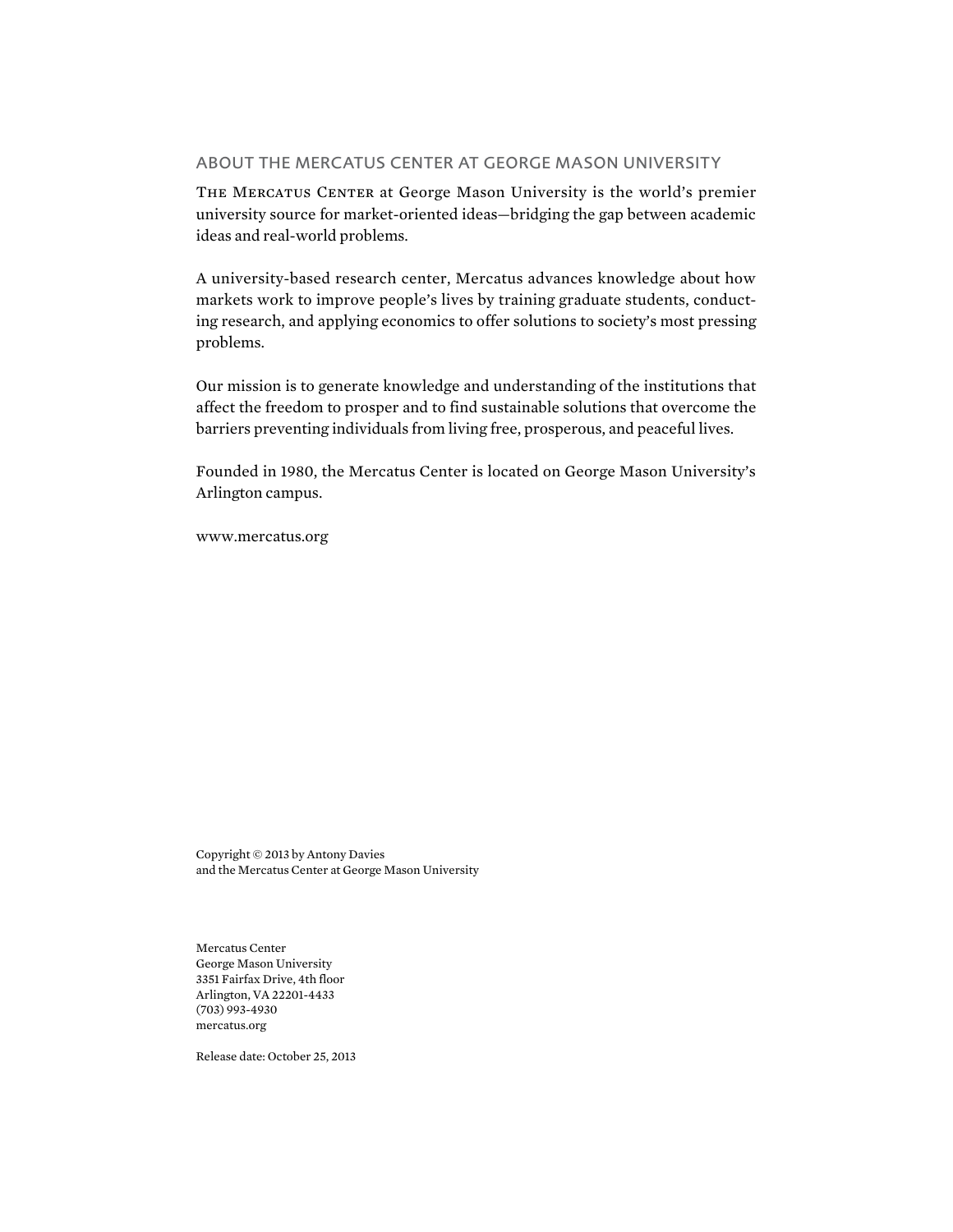## About the Author

Antony Davies is a Mercatus Center–affiliated senior scholar at George Mason University and associate professor of economics at Duquesne University. He also is a member of the Research Program on Forecasting at George Washington University. He specializes in econometrics, public policy, and economic psychology. Davies has authored over 100 op-eds in more than 30 newspapers, including the *Wall Street Journal* and the *Los Angeles Times*, and is a regular columnist for *US News & World Report* and the *Pittsburgh Tribune-Review*. He is a frequent lecturer at policy conferences on Capitol Hill. Davies was chief analytics officer at Parabon Computation, president and cofounder at Paragon Software (now Take-Two Interactive), and cofounder and chief analytics officer at Repliqa (now indiePub Games). He has received two NASA research grants and a US patent for his work. Davies earned his BS in economics from Saint Vincent College and his PhD in economics from the State University of New York at Albany.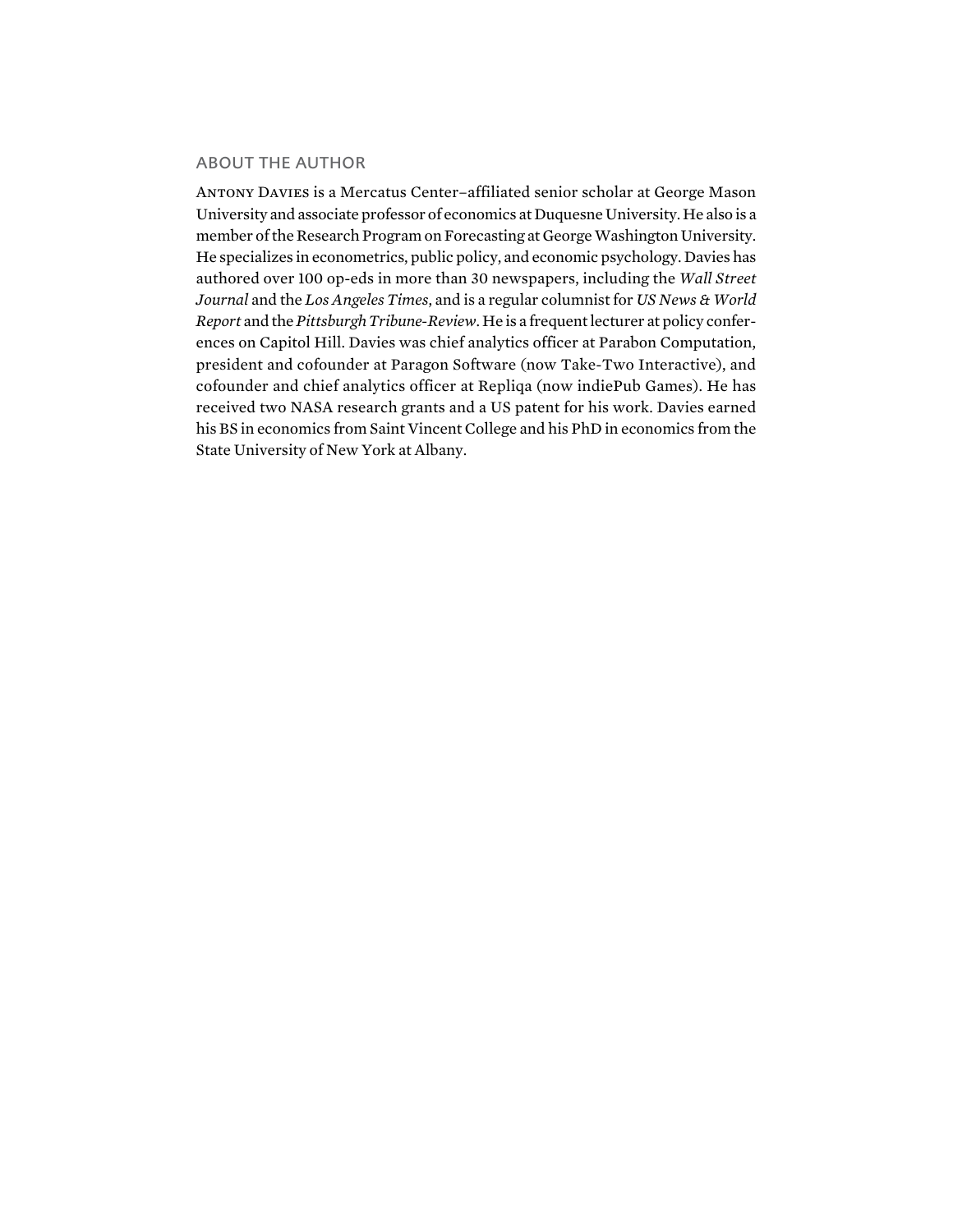# **ABSTRACT**

This paper examines common arguments for and against the minimum wage, results of studies on the employment effects of the minimum wage, and data comparing changes in the minimum wage to changes in unemployment rates for workers with varying educational attainments. It also examines data comparing changes in the minimum wage to changes in income inequality at both the national and state levels. Applying the results to New Jersey's likely upcoming minimum wage increase, I estimate that the unemployment rate for young workers without high school educations will rise by almost two percentage points while the unemployment rate for older workers without high school educations will rise by almost one percentage point.

*JEL* codes: J2, J3, J4

Keywords: minimum wage, labor, unemployment, inequality, equality, Gini, education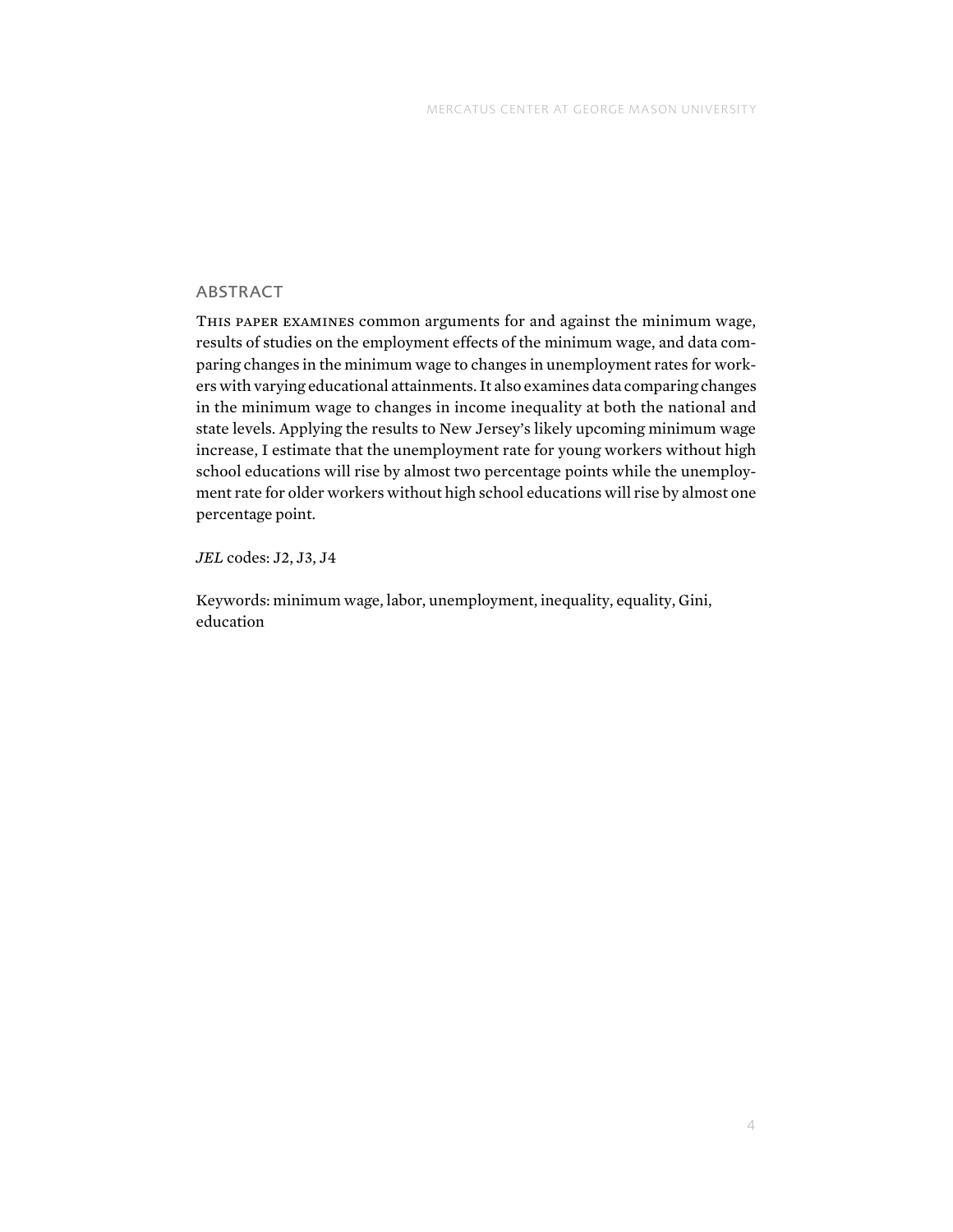#### **INTRODUCTION**

The minimum wage tends to be an emotionally charged topic because both sides believe that they are arguing (at least in part) in defense of the poor. Each side then naturally assumes that the other side must be arguing in opposition to the poor. To promote civil discussion, it is important to recognize that both sides are truly interested in helping the poor. Once we realize that we share this common purpose, we can work together to examine honestly the arguments and evidence for and against the minimum wage.

The purposes of this paper are to examine arguments for and against minimum wage increases and to present new results by comparing employment for workers with differing educational attainments. I begin by looking at minimum wage workers: how many there are, how old they are, in what industries they work. I then list common arguments for and against the minimum wage and show evidence supporting and refuting these arguments. No discussion of the minimum wage is complete without reference to the famous study by economists David Card and Alan B. Krueger, showing that increases in the minimum wage result in more employment.<sup>1</sup> What is less widely noted is the fact that Card and Krueger do not actually measure employment. They measure managers' claims about employment changes that they had instituted or planned to institute. Therefore, no discussion of the minimum wage should be complete without reference to the study by economists David Neumark and William Wascher that attempts to replicate Card and Krueger's results. Neumark and Wascher, publishing in the same academic journal as Card and Krueger, replicate Card and Krueger's study but measure employment using actual payroll data. They find that employment did decline following New Jersey's minimum wage hike.<sup>2</sup> This is precisely what standard economic theory predicts should occur. Finally, I will examine some

1. David Card and Alan B. Krueger, "Minimum Wages and Employment: A Case Study of the Fast-Food Industry in New Jersey and Pennsylvania," *American Economic Review* 84, no. 4 (1994): 772–93. 2. David Neumark and William Wascher, "'Minimum Wages and Employment: A Case Study of the Fast-Food Industry in New Jersey and Pennsylvania': A Comment," *American Economic Review* 90, no. 5 (2000): 1362–96.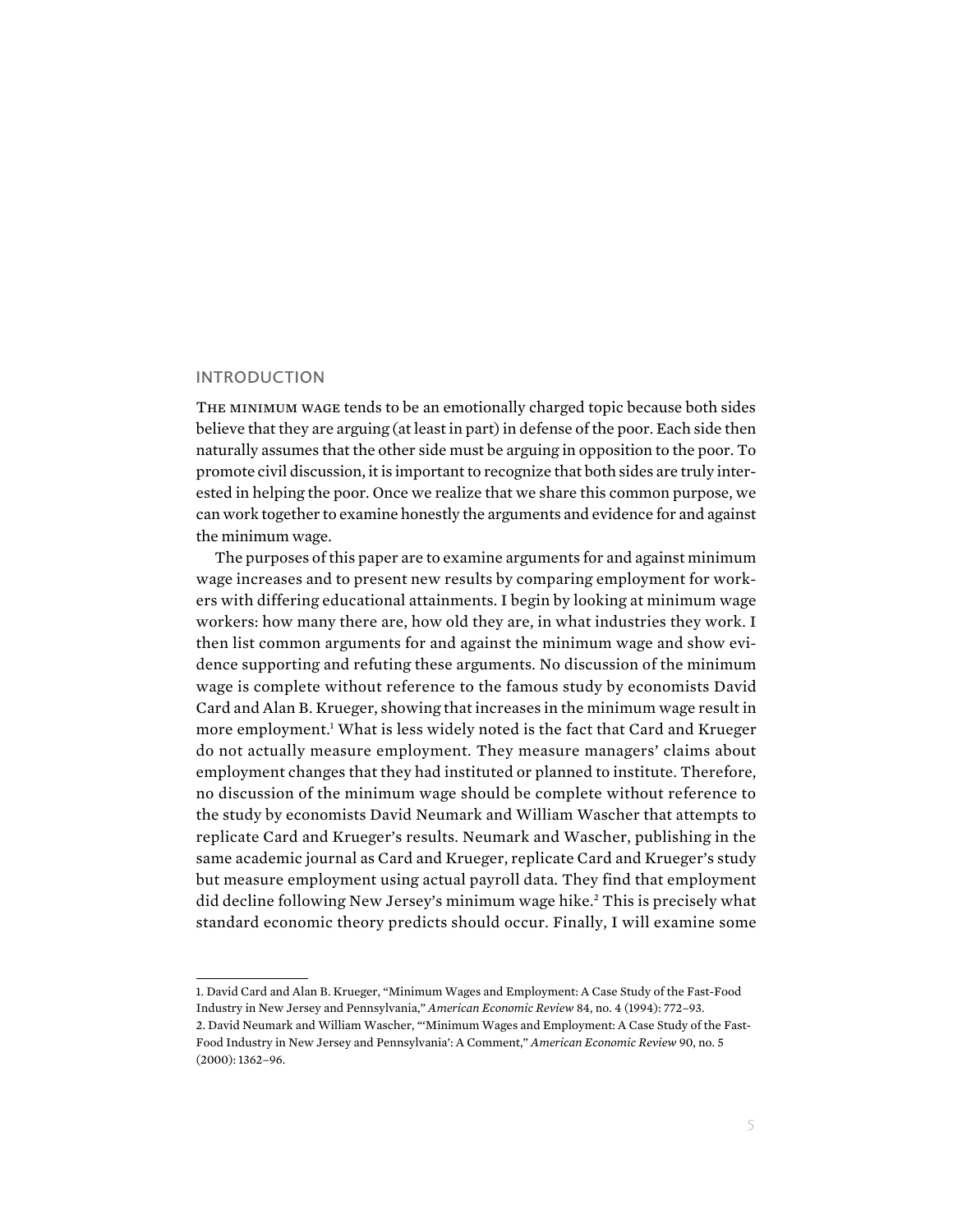studies that offer compelling theoretical reasons why the minimum wage might not create unemployment.

To close, I will show additional evidence—at the national and state levels—of the relationship between the minimum wage and unemployment, and between the minimum wage and income inequality.

#### WHO FARNS THE MINIMUM WAGE?

In 2012, there were 127.6 million full- and part-time workers in the United States. Of these, less than 3 percent earned at or below the minimum wage.<sup>3</sup> This statistic excludes workers who are paid under the table (and who may or may not earn less than the minimum wage after taxes are considered). It also excludes the selfemployed, who may or may not earn less than the minimum wage, depending on the profitability of their businesses.<sup>4</sup> Slightly more than 1 percent of full- and parttime workers earn less than the minimum wage. However, legally employed workers in jobs that pay less than the minimum wage often earn tips, and, by federal law, employers are required to make up the difference if the tips do not bring their wage up to the minimum.<sup>5</sup> As these workers have an incentive not to report cash tips, it is possible that they make significantly more than the minimum wage. If all these subminimum wage workers actually earn more than the minimum wage, then minimum wage workers comprise 1.6 percent of the workforce. If all these subminimum wage workers actually earn the minimum wage, then minimum wage workers comprise 2.8 percent of the workforce. In sum, minimum wage workers constitute between 1.6 percent and 2.8 percent of all US workers. Of all minimum wage workers, 44 percent work in a single industry: food service and preparation. The next largest concentration, constituting 15 percent of minimum wage workers, is found in sales and sales-related jobs. See figure 1 for a comparison of nationwide wage statistics with those of New Jersey.

<sup>3.</sup> Bureau of Labor Statistics, US Department of Labor, *Characteristics of Minimum Wage Workers: 2012*, February 26, 2013, [www.bls.gov/cps/minwage2012.pdf.](http://www.bls.gov/cps/minwage2012.pdf)

<sup>4.</sup> The employee's half of Social Security and Medicare taxes is 7.65 percent. The lowest marginal federal income tax rate is 10 percent. Assuming a state income tax rate of 3 percent and a local income tax rate of 1 percent, someone who earns \$5.68 per hour and is underpaid under the table earns the same after-tax income as someone who earns \$7.25 per hour and is paid above the table.

<sup>5.</sup> Federal law permits a subminimum wage for workers under 20 years of age during the first 90 consecutive days of employment.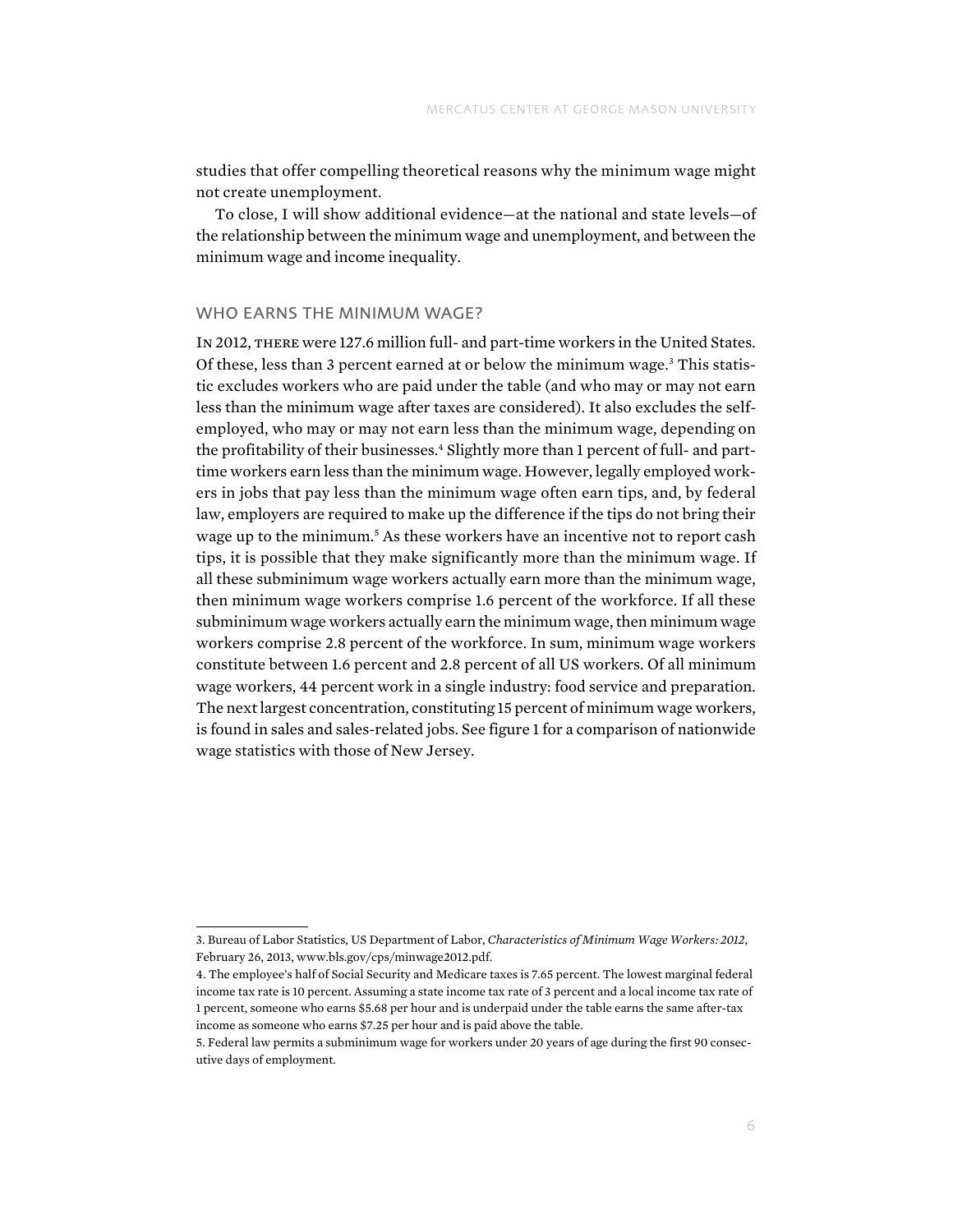

Figure 1. Breakdown of US and New Jersey Workers

*Note: Minimum wage workers constitute a small fraction of all US workers (2.7 percent in the United States and 2.6 percent in New Jersey). The plurality of minimum wage workers works in the food service industry. Nationally, 68 percent of hourly workers earning more than the minimum wage are full time (35 or more hours) versus 31 percent of minimum wage workers.*

.<br>Sources: Bureau of Labor Statistics, US Department of Labor, Characteristics of Minimum Wage Workers: 2012, February *26, 2013, [www.bls.gov/cps/minwage2012.pdf;](http://www.bls.gov/cps/minwage2012.pdf) Bureau of Labor Statistics, US Department of Labor, table 5, "Employees on Nonfarm Payrolls by State and Selected Industry Sector, Seasonally Adjusted," Economic News Release, last modified September 20, 2013, [www.bls.gov/news.release/laus.t05.htm](http://www.bls.gov/news.release/laus.t05.htm).*

#### Misconceptions about Wages \$8

There are some serious theoretical arguments for the minimum wage that deserve consideration. Unfortunately, the popular arguments that tend to appeal to non-economists are often based on misconceptions about wages and are too easily countered to receive serious consideration among economists. That said, even economists disagree about the effects of the minimum wage on employment and the living standards of those working in jobs that pay at or near minimum wage.

One bane of many microeconomists is the too-popular conception that the minimum wage is an effective policy tool for promoting social welfare.6 The problem ultimately stems from the fact that a compelling sound bite can be stated in 10 seconds, while communicating the full truth and nuance requires significantly more words. Thus, "Vote for me and I'll increase the minimum wage and put more money

<sup>6.</sup> Joseph J. Sabia and Richard V. Burkhauser, "Minimum Wages and Poverty: Will a \$9.50 Federal Minimum Wage Really Help the Working Poor?," *Southern Economic Journal* 76, no. 3: 592–623.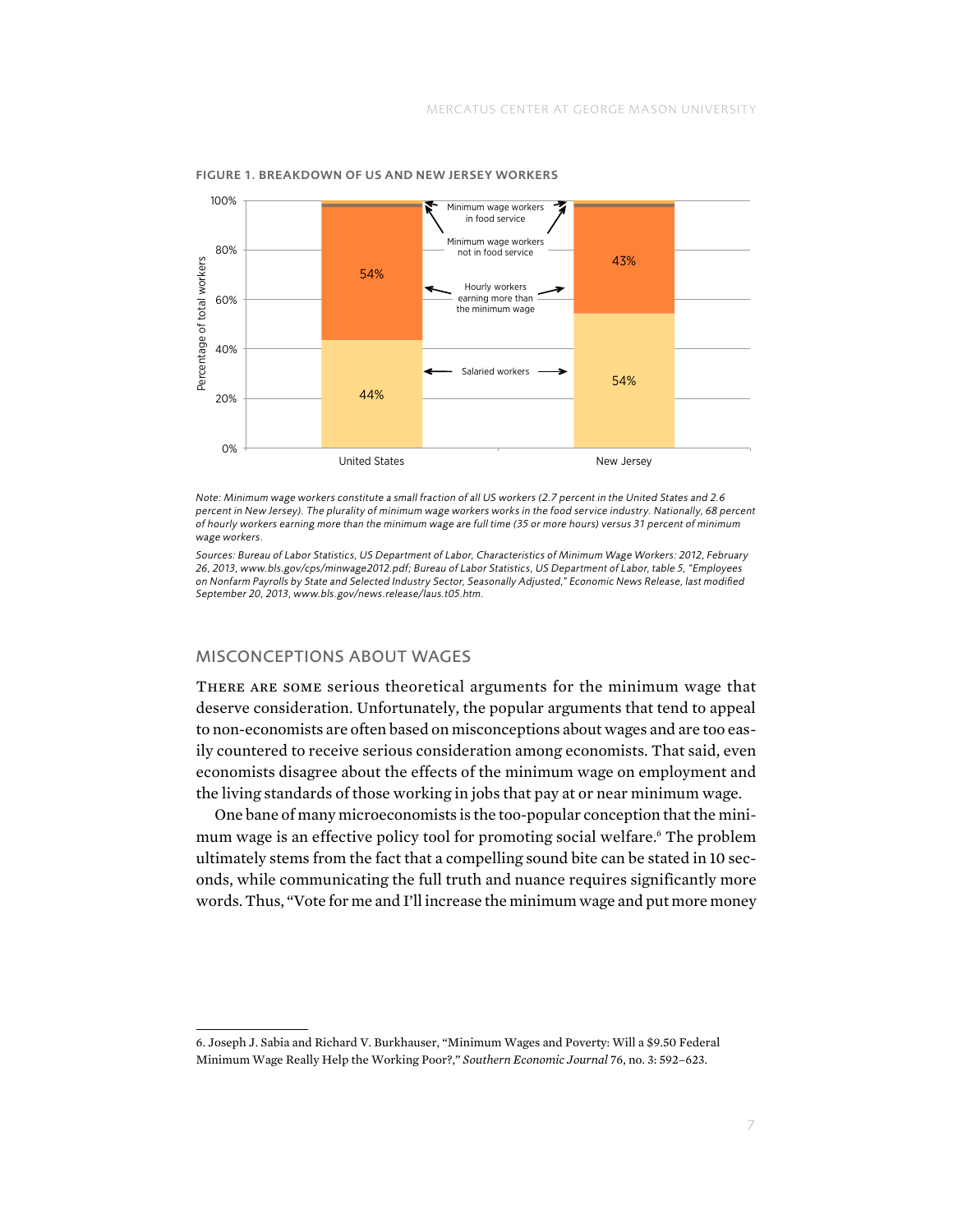in workers' pockets" wins out over an explanation that normally requires an entire chapter in an undergraduate economics textbook.7

A common conceptual error in advocating for a minimum wage is to overemphasize the role of government and underemphasize the role of competition in setting wages. This conceptual error typically takes the form of believing that the minimum wage is what stands between the worker and the exploitative employer.8 The idea is that, in seeking to reduce costs, profit-motivated employers would try to get away with paying their workers near-zero wages if they could. This argument is false on several counts. First, if employers really did exploit their workers by paying as little as possible, the workers would suffer from ill health, malnourishment, and inadequate hygiene; they would be unable to afford proper attire or transportation to and from work. Such workers would be of little use to the employer. Second, if an employer were able to pay workers an extremely low wage, or any wage that is below the prevailing level for workers with similar skills, then the employer's competitors would have an opportunity to steal the employer's workers by paying them slightly more. It is this dynamic—employers competing for workers—that is responsible for maintaining wages above zero, not the minimum wage.

How do we know this? If it were true that the minimum wage is the only thing preventing employers from paying their workers near-zero wages, then many workers would be earning exactly the minimum wage because there is no law requiring employers to pay more than the minimum. The fact that over 97 percent of workers earn above the minimum wage indicates that competition among employers plays a far more important role in buoying wages than does the minimum wage.

An apparently obvious truism is that raising the minimum wage raises workers' wages. This is, however, not necessarily true. It is true that the average wage *rate* rises when the minimum wage increases, but the average wage rate is a biased measure. People who are laid off due to an increase in the minimum wage (and consequently earn nothing) are excluded from the average wage rate calculations. The lost income of people whose hours are reduced is similarly excluded from the calculations. The result is that it is possible for total wages to fall even though the average wage rate rises.

Another common error is to confuse the *cost* of a worker and the *value* of a worker. Each worker represents some value to potential employers. That value is a function of work experience, education, skill, work ethic, physical stamina, and other factors particular to the worker. That value is also a function of the capital and technology with which the employer will match the worker. A worker who is

<sup>7.</sup> For a detailed discussion about the foundation for and effects of a minimum wage, see James D. Gwartney et al., *Economics: Private and Public Choice*, 10th ed. (Mason, OH: South-Western, 2003), 57–100 (chapter 3 and part of chapter 4).

<sup>8.</sup> Meteor Blades, "It's 100 Candles for the Minimum Wage," *Daily Kos* (blog), June 3, 2012, [www.daily](www.dailykos.com/story/2012/06/03/1096923/-It-s-100-candles-for-the-minimum-wage) [kos.com/story/2012/06/03/1096923/-It-s-100-candles-for-the-minimum-wage](www.dailykos.com/story/2012/06/03/1096923/-It-s-100-candles-for-the-minimum-wage).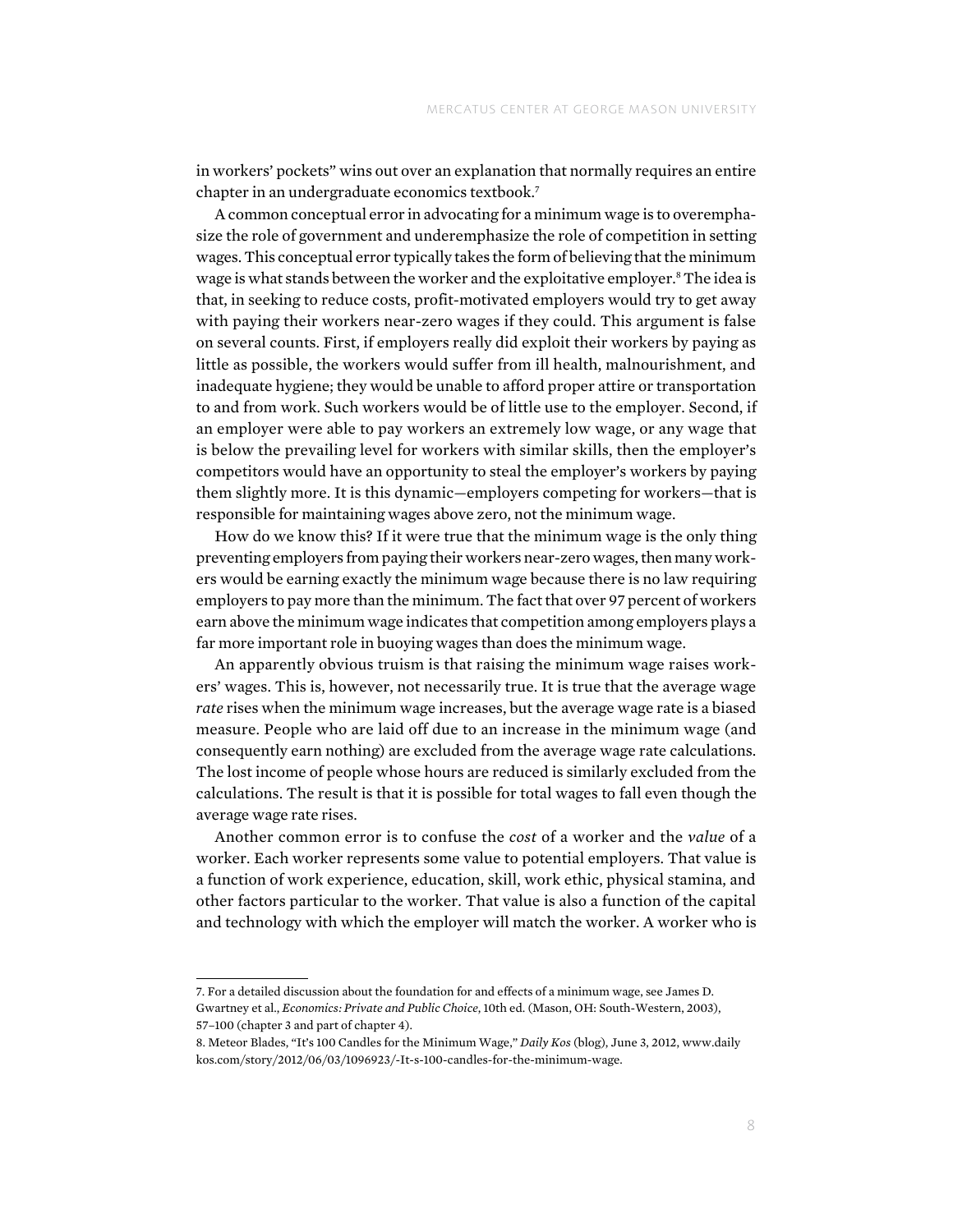highly skilled in operating heavy construction equipment will provide less value to an employer who pairs the worker with a shovel than to an employer who pairs the worker with a backhoe.

The minimum wage does not set a lower bound on the value of the worker, but it does set a lower bound on the cost of the worker. If a worker who can produce \$10 of value per hour for an employer costs the employer \$9 per hour, then the employer will hire the worker and earn \$1 profit for every hour the worker works. Imposing a \$12 minimum wage doesn't increase the value of the worker, but it does increase the cost of the worker. If the employer pays the worker \$12 an hour, the employer ends up incurring \$2 in losses for every hour the worker works. Thus, the employer is better off not hiring the worker and foregoing the \$10-per-hour value that the worker would bring in exchange for not incurring the \$12-per-hour cost.

#### Economic Arguments for the Minimum Wage

Economists, both those in favor of and those opposed to the minimum wage, agree that employers have a profit incentive to lay off (or not hire in the first place) workers who cost more than the value they generate for the firm. To attract the attention of economists, any argument in support of the minimum wage cannot ignore this point of agreement. One such argument proposes that an increase in the minimum wage can increase the value minimum wage workers generate for the firm by as much as or more than it increases the cost of the minimum wage workers. Consequently, according to this argument, an increase in the minimum wage will not cause increased unemployment.

The efficiency wage theory of labor holds that higher real wages improve labor productivity by reducing worker turnover and the associated costs of hiring and training new workers, by reducing the incentive for workers to unionize, and by increasing the opportunity cost of being fired—thereby giving the worker incentive to be more productive.<sup>9</sup> Consequently, over at least some range, increasing the minimum wage can have no deleterious employment effects.<sup>10</sup> A related argument is that an increased minimum wage forces employers to increase training so as to improve worker productivity.<sup>11</sup>

An interesting argument for the minimum wage is that the use of a complicated patchwork of income subsidies for the poor has the effect of masking a job's true value. Rather than a worker earning a wage equal to the true value of his labor and

<sup>9.</sup> Janet L. Yellen, "Efficiency Wage Models of Unemployment," *American Economic Review* 74, no. 2 (1984): 200–205.

<sup>10.</sup> Andreas Georgiadis, "Efficiency Wages and the Economic Effects of the Minimum Wage: Evidence from a Low-Wage Labour Market," *Oxford Bulletin of Economics and Statistics*, published electronically July 5, 2012, doi: 10.1111/j.1468-0084.2012.00713.x.

<sup>11. &</sup>quot;Raise the Floor?," *Free Exchange* (blog from *Economist*), November 27, 2012, [www.economist.com](http://www.economist.com/blogs/freeexchange/2012/11/labour-markets) [/blogs/freeexchange/2012/11/labour-markets](http://www.economist.com/blogs/freeexchange/2012/11/labour-markets).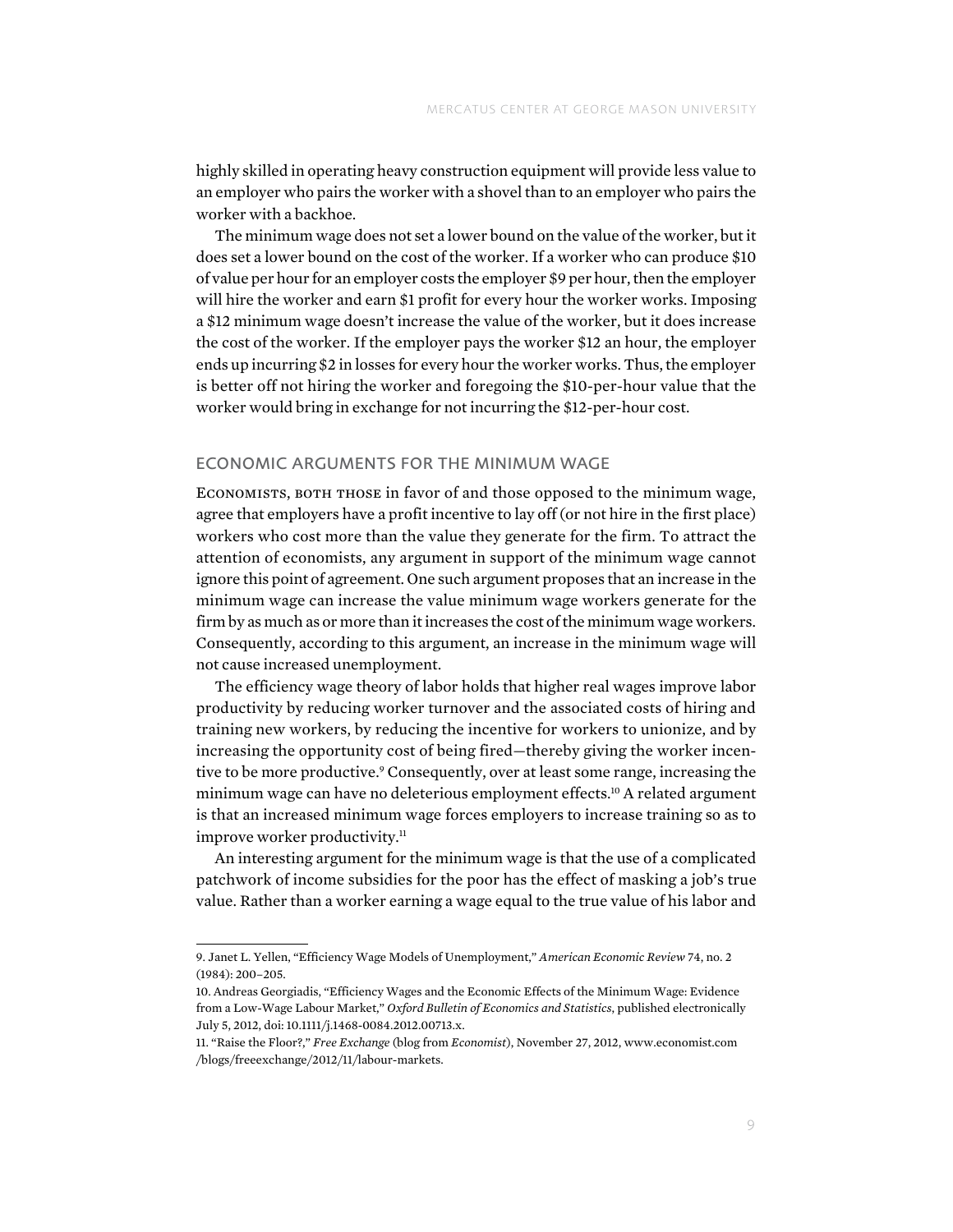the consumer paying a price equal to the consumer's true value of the product, lowincome supports (the Earned Income Tax Credit, housing subsidies, food stamps, etc.) reduce the need for higher wages, leading to lower product prices, the benefit of which is reduced by taxes needed to fund the low-income supports. Following this argument, raising the minimum wage moves us toward a one-step approach to addressing poverty wherein workers are paid and customers pay the true value of the workers' labor.

Along these lines, Neumark and Wascher find that the combination of the Earned Income Tax Credit and a higher minimum wage resulted in both increased wages and reduced unemployment among single women with children, though at the expense of less-skilled minority males and women without children.<sup>12</sup> David Lee and Emmanuel Saez find that, although it creates unemployment, the minimum wage can be used to redistribute income toward low-wage workers.<sup>13</sup>

George J. Stigler argues that an increase in the minimum wage could increase employment if the employer were a monopsonist—i.e., an employer who faces no competition in the labor market. A monopolist maximizes profit by restricting output and so driving up the product price by a greater amount (proportionally) than the value of the reduction in unit sales. Analogously, a monopsonist maximizes profit by restricting hiring and so driving down the wage rate by a greater amount (proportionally) than the value of the reduction in output due to the reduction in the labor force. In such a situation, Stigler argues, a minimum wage could both increase the number of workers the monopsonist hires and increase the wage rate the monopsonist pays.14 It is noteworthy that the minimum wage, as such, isn't improving the labor market. Rather, the minimum wage is being employed to counteract a failure in the labor market that is the result of a lack of competition. It is competition (or, in this case, the minimum wage's simulation of the effects of competition) that improves the labor market.

Some recent empirical studies claim to have found no evidence that increases in the minimum wage result in increased unemployment. Arindrajit Dube, T. William Lester, and Michael Reich examine restaurant employment in counties on a border between states with different minimum wages and find no relationship between employment and the minimum wage.15 However, Neumark and Wascher point out that Dube and his colleagues' analysis is not of employment among minimum wage workers, but of employment among restaurant workers. Consequently, Dube and

<sup>12.</sup> David Neumark and William Wascher, "Does a Higher Minimum Wage Enhance the Effectiveness of the Earned Income Tax Credit?," *Industrial Labor Relations Review* 64, no. 4 (2011): 712–46.

<sup>13.</sup> David Lee and Emmanuel Saez, "Optimal Minimum Wage Policy in Competitive Labor Markets," *Journal of Public Economics* 96, no. 9–10 (2012): 739–49.

<sup>14.</sup> George J. Stigler, "The Economics of Minimum Wage Legislation," *American Economic Review* 36, no. 3 (1946): 358–65.

<sup>15.</sup> Arindrajit Dube, T. William Lester, and Michael Reich, "Minimum Wage Effects across State Borders: Estimates Using Contiguous Counties," *Review of Economics and Statistics* 92, no. 4 (2010): 945–64.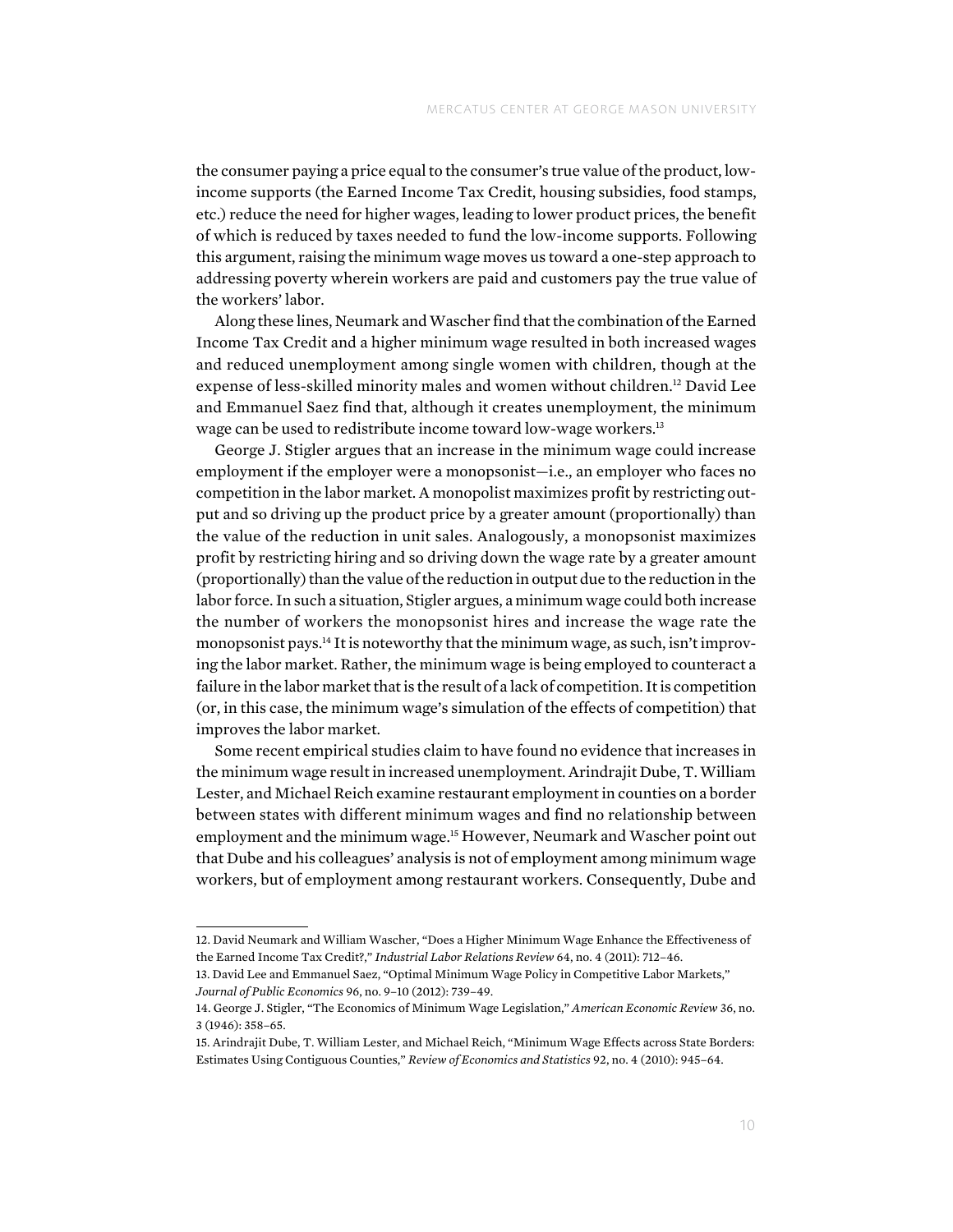his colleagues' results do not shed light on the effect of minimum wage hikes on low-skilled or inexperienced workers—the group traditional theory maintains will bear the brunt of the unemployment costs.<sup>16</sup>

In a paper with Dube and Reich, Sylvia A. Allegretto finds no relationship between changes in the minimum wage and changes in employment among teenagers.<sup>17</sup> Since teenagers are among the least skilled workers, this study is more relevant to the traditional question of the minimum wage than is the study by Dube, Lester, and Reich. However, as Neumark discusses in a paper with J. M. Ian Salas, Allegretto, Dube, and Reich's study overlooks the possibility of labor-labor substitution.18 Specifically, it is possible employers respond to increases in the minimum wage by substituting better-skilled and more-experienced teenagers for lesserskilled and less-experienced teenagers. If so, this labor-labor substitution is consistent with traditional minimum wage theory: the increase in the wage causes employers to lay off the least valuable workers. The fact that Allegretto, Dube, and Reich observe no change in employment among teenagers could be due to an influx of higher-skilled teenagers into the labor force offsetting the increase in unemployment among lower-skilled teenagers. Neumark and Wascher test this possibility by disaggregating teenagers into demographic groups. They find that increases in the minimum wage accompany increases in unemployment for male teenagers but not female teenagers, and increases in unemployment for black male and Hispanic male teenagers but not white male teenagers.19 These results return us to the traditional theory—at least part of the wage gains due to increasing the minimum wage are paid for by increased unemployment among less advantaged workers.

In two separate studies, Allan Drazen, Kevin Lang, and Shulamit Kahn propose another explanation for why an increase in the minimum wage might not cause unemployment, but the explanation hinges on blurring the distinction between two different labor markets via imperfect information. According to their models, the quality of labor supplied to the market is a positive function of the wage rate. This is not an unreasonable assumption—all other things being equal, a higher-quality (i.e., higher-value) worker would have a higher opportunity cost of time, and so would require a higher wage. Therefore, an increase in the minimum wage alters the mix of workers by disproportionately increasing the high-quality labor offered for hire.

<sup>16.</sup> Neumark and Wascher, "Does a Higher Minimum Wage Enhance the Effectiveness of the Earned Income Tax Credit?"

<sup>17.</sup> Sylvia A. Allegretto, Arindrajit Dube, and Michael Reich, "Do Minimum Wages Really Reduce Teen Employment? Accounting for Heterogeneity and Selectivity in State Panel Data," *Industrial Relations* 50, no. 2 (2011): 205–40.

<sup>18.</sup> David Neumark and J. M. Ian Salas, *Minimum Wages: Evaluating New Evidence on Employment Effects* (Washington, DC: Employment Policies Institute, January 2013), [http://www.epionline.org](http://www.epionline.org/studies/Neumark-01-2013.pdf) [/studies/Neumark-01-2013.pdf.](http://www.epionline.org/studies/Neumark-01-2013.pdf) Neumark and Salas also take issue with Allegretto and her colleagues' econometric treatment of state-specific trends in employment.

<sup>19.</sup> Neumark and Wascher, "Does a Higher Minimum Wage Enhance the Effectiveness of the Earned Income Tax Credit?"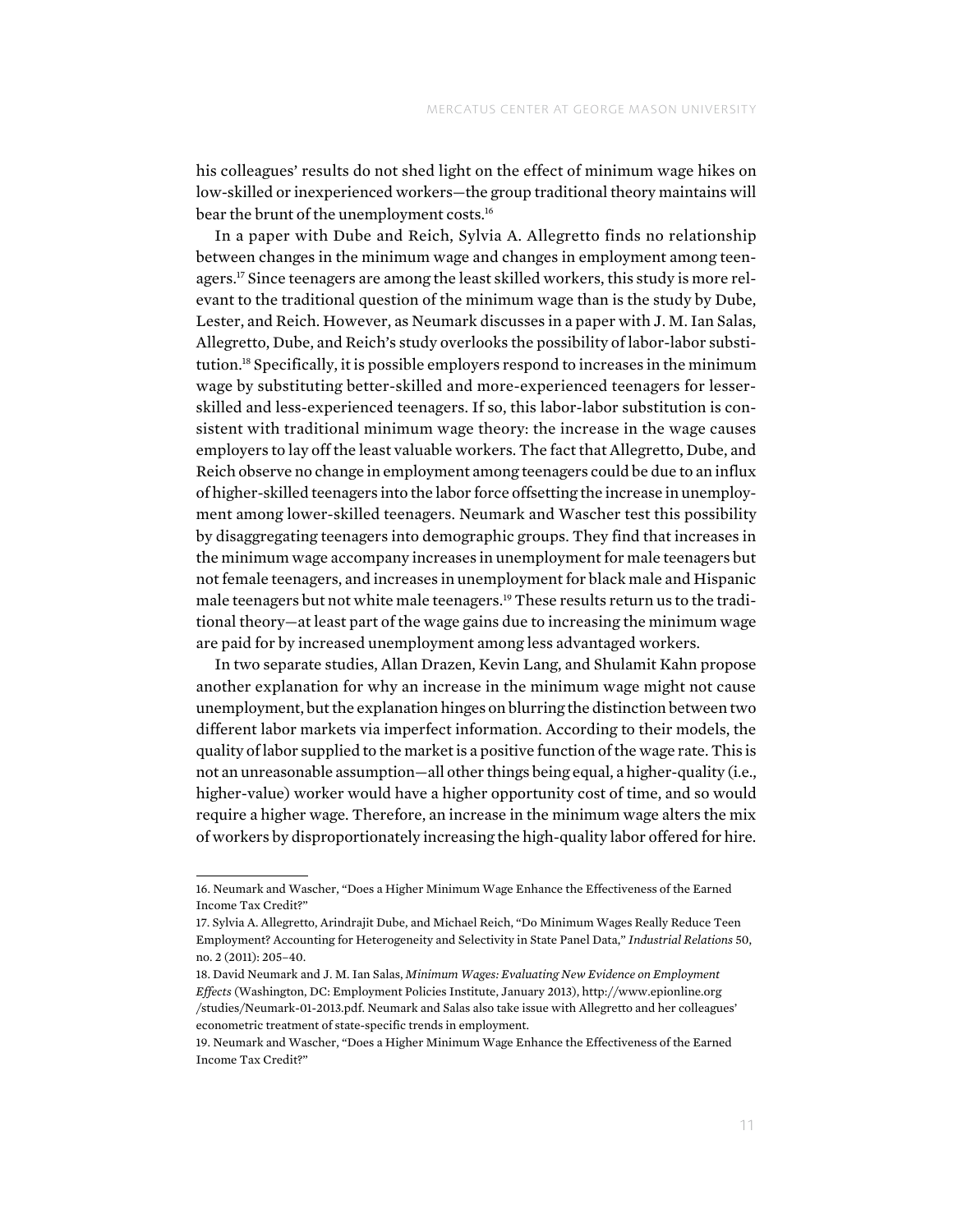Because employers do not have perfect information about the quality of the labor available, they behave as if the labor supply has increased in quality, which, probabilistically, it has. This improvement in the quality of labor increases the employers' demand for labor. Thus, it is possible that the equilibrium wage rate actually rises in response to the increase in the minimum wage. If the equilibrium wage rises by the same amount as the minimum wage increases, we would expect there to be no unemployment effects.<sup>20</sup>

Note, however, that this argument requires a blurring of the distinction between higher-quality and lower-quality labor. If employers could ascertain labor quality, there would actually be two labor markets—one for higher-quality labor and one for lower-quality labor—and the equilibrium wage for the higher-quality labor would be higher than the equilibrium wage for the lower-quality labor. The fact that, in this scenario, an increase in the minimum wage would have no unemployment effects is not due to a breakdown in the relationship between price floors and surpluses, but due to imperfect information.

#### Commonsense Arguments against the Minimum Wage

A common argument against the minimum wage involves the adage that employment is a catch-22 problem: to get a job you need experience, but to get experience you need a job. Seen in this light, the minimum wage prevents some of the least skilled, least educated, and least experienced workers from participating in the labor market because it discourages employers from taking a chance by hiring them. In other words, workers compete for jobs on the basis of education, skill, experience, and price. Of these factors, the only one on which the lesser-educated, lesser-skilled, and lesser-experienced worker can compete is price. The minimum wage takes away even this last competitive factor. Milton Friedman once described the minimum wage as a requirement that "employers must discriminate against people who have low skills."21

When we think of the cost of an employee, we tend to think only of the wage. This is, however, not the whole cost and, in some cases, not even the largest part of the cost. Currently, employers are required to pay a payroll tax of 7.65 percent of employees' wages. Therefore, from the employer's perspective, a \$1 increase in the minimum wage is actually a \$1.08 increase. Moreover, employers provide benefits to employees—some voluntary, some mandated by the government. These benefits, often unseen by the employees, are real costs to the employers. For example, the

<sup>20.</sup> Allan Drazen, "Optimal Minimum Wage Legislation," *Economic Journal* 96 (1986): 774–84; Kevin Lang and Shulamit Kahn, "The Effect of Minimum-Wage Laws on the Distribution of Employment: Theory and Evidence," *Journal of Public Economics* 69, no. 1 (1998): 67–82.

<sup>21.</sup> Milton Friedman, interview by Richard D. Heffner, "Living within Our Means," *The Open Mind*, WPIX channel 11 (New York), December 7, 1975, [http://www.thirteen.org/openmind/public-affairs](http://www.thirteen.org/openmind/public-affairs/living-within-our-means/494/)  [/living-within-our-means/494/.](http://www.thirteen.org/openmind/public-affairs/living-within-our-means/494/)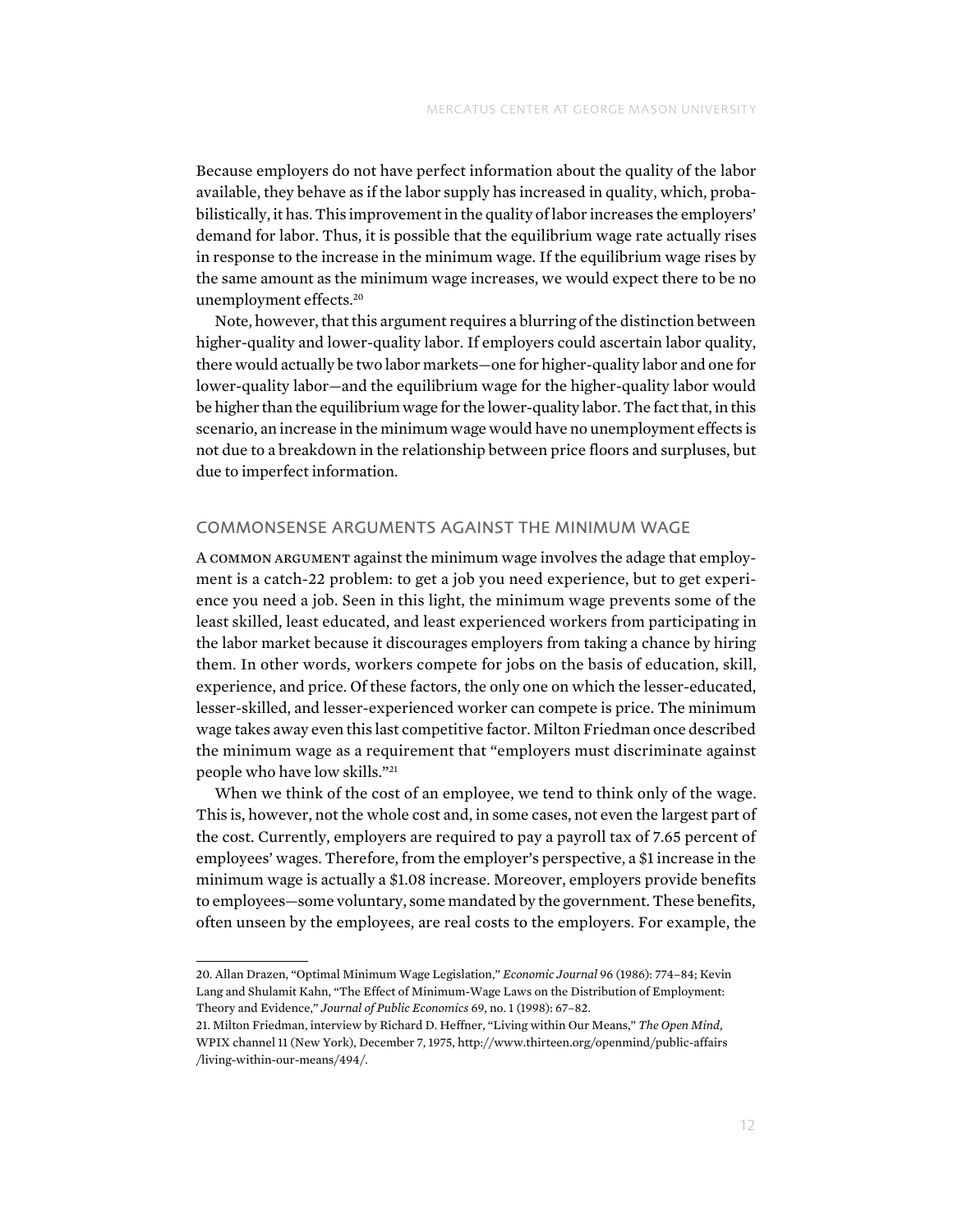average American employer pays \$21.50 per hour for labor and an additional \$9.59 per hour in nonwage compensation, which includes paid leave (\$2.18 per hour), insurance (\$2.80 per hour), retirement contributions (\$1.46 per hour), and other voluntary and legally required benefits (\$3.15 per hour).<sup>22</sup> The additional \$9.59 per hour in nonwage compensation does not include the costly interval between the time the employee begins working and the time the employee gains enough knowledge of the employer's systems and procedures to become fully productive. It also does not include the expense, in both time and money, of conducting the job search that resulted in the employee being hired.

Hiring a worker is not simply a matter of the employer paying an hourly wage and receiving an hour's worth of work. The transaction involves a significant upfront cost to the employer for advertising the position, interviewing, checking backgrounds, and training the employee, all costs that, if the employee is a poor hire, the employer will not recoup. The higher the minimum wage, the greater the risk that the employer takes in hiring a worker who may prove to be less capable, intelligent, dependable, or experienced than appeared in the job interview. Consequently, the higher the minimum wage is, the less likely the employer will be to take a chance on a risky hire—a candidate with fewer skills, less education, and less experience—and the more likely the employer is to opt for a safer hire—a candidate with more skills, more education, and more experience. The perverse implication is that the minimum wage encourages employers to avoid hiring the very workers the minimum wage is purportedly designed to help.

Another argument against the minimum wage is the truism that the money to pay for the increased wage must come from at least one of four places: higher prices for consumers, lower returns to investors, lower prices to suppliers, or a reduced workforce. I will look at each of these alternatives. First, if firms respond by raising their prices, then minimum wage workers will find themselves earning more dollars yet paying more for what they buy. In short, workers' purchasing power will increase less than the nominal increase in the minimum wage. Second, if firms respond by reducing returns to investors, then those firms could lose their investors to industries that are not as dependent on minimum wage workers. This is most problematic if the intent is to use the minimum wage to redistribute income from investors to minimum wage workers. Because firms employ minimum wage workers in different concentrations, the redistribution will apply more to some industries and less to others. For example, almost 20 percent of workers in the leisure and hospitality industry earn the minimum wage versus less than 1 percent in the construction industry.23 Third, if firms pay lower prices to suppliers, then the whole quandary is

<sup>22.</sup> These are averages over all workers. Bureau of Labor Statistics, US Department of Labor, "Employer Costs for Employee Compensation—June 2013," Economic News Release, September 11, 2013, [www.bls](www.bls.gov/news.release/ecec.nr0.htm) [.gov/news.release/ecec.nr0.htm.](www.bls.gov/news.release/ecec.nr0.htm)

<sup>23.</sup> Bureau of Labor Statistics, *Characteristics of Minimum Wage Workers*.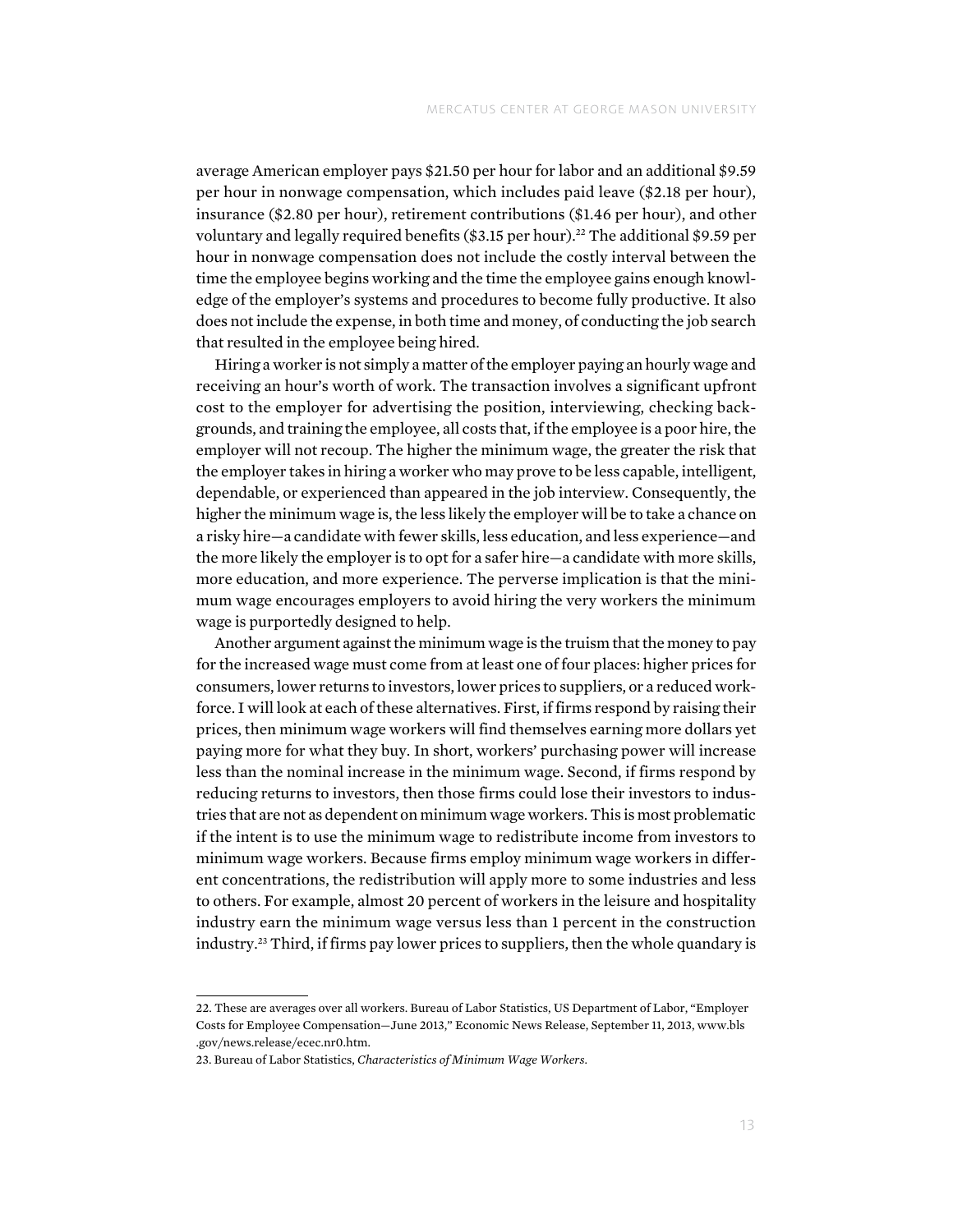merely pushed up the supply chain, with suppliers now having to fund the reduced prices via one or more of these four means.

The fourth possible response to increases in the minimum wage is to reduce the workforce. As the minimum wage rises, capital substitutes for labor become relatively cheaper. For example, years ago (and still, for those who live in New Jersey) gas stations employed people to pump gas. As the minimum wage rose relative to the cost of technology, gas stations replaced these workers with computers that allowed customers to pump gas and pay by themselves. Thus, increases in the minimum wage caused gas station attendants' jobs to disappear. A reasonable counterargument is that the falling cost of technology made this switch inevitable. Although this is true, the rising minimum wage not only made the transition occur sooner, it also gave entrepreneurs an added profit incentive to develop the technology more quickly.

The reduction in labor sometimes takes the form of increasing the workload of remaining workers and sometimes takes the form of pushing the workload onto the customer. Years ago, when customers ordered a Coke at McDonald's, they received a Coke. Today, they receive a cup and the cashier points to the Coke machine. McDonald's uses time and motion studies to determine how long it takes employees to perform various tasks in an attempt to identify bottlenecks in customer service.<sup>24</sup> Studies like this identified cup-filling as a significant time cost. Putting this task onto the customer allowed employers to serve the same number of customers per unit time while employing less labor.

Finally, one of the more principled arguments against the minimum wage is that, while usually portrayed as a restriction on employers, the minimum wage is equally a restriction on workers. Minimum wage law prohibits workers from selling their labor unless they can sell it for at least the dictated minimum. Other things being equal, a worker would rather receive more for his labor than less. But if the worker's option is to sell his labor for less than the minimum wage or not sell it at all, the choice should be the worker's to make, not the government's to dictate. Through the minimum wage, the state dictates what people may and may not do with their own labor.

# Empirical Arguments for and against the Minimum Wage

The most famous empirical study in favor of the minimum wage is Card and Krueger's 1994 study of New Jersey's minimum wage hike of 1992. Card and Krueger surveyed fast-food restaurants in New Jersey and eastern Pennsylvania to compare the number of employees before and after the minimum wage increased from \$4.25 per hour to \$5.05 per hour. They find that the increase in the minimum wage had

<sup>24. &</sup>quot;Big Mac's Makeover," *Economist*, October 14, 2004, [www.economist.com/node/3285898](http://www.economist.com/node/3285898).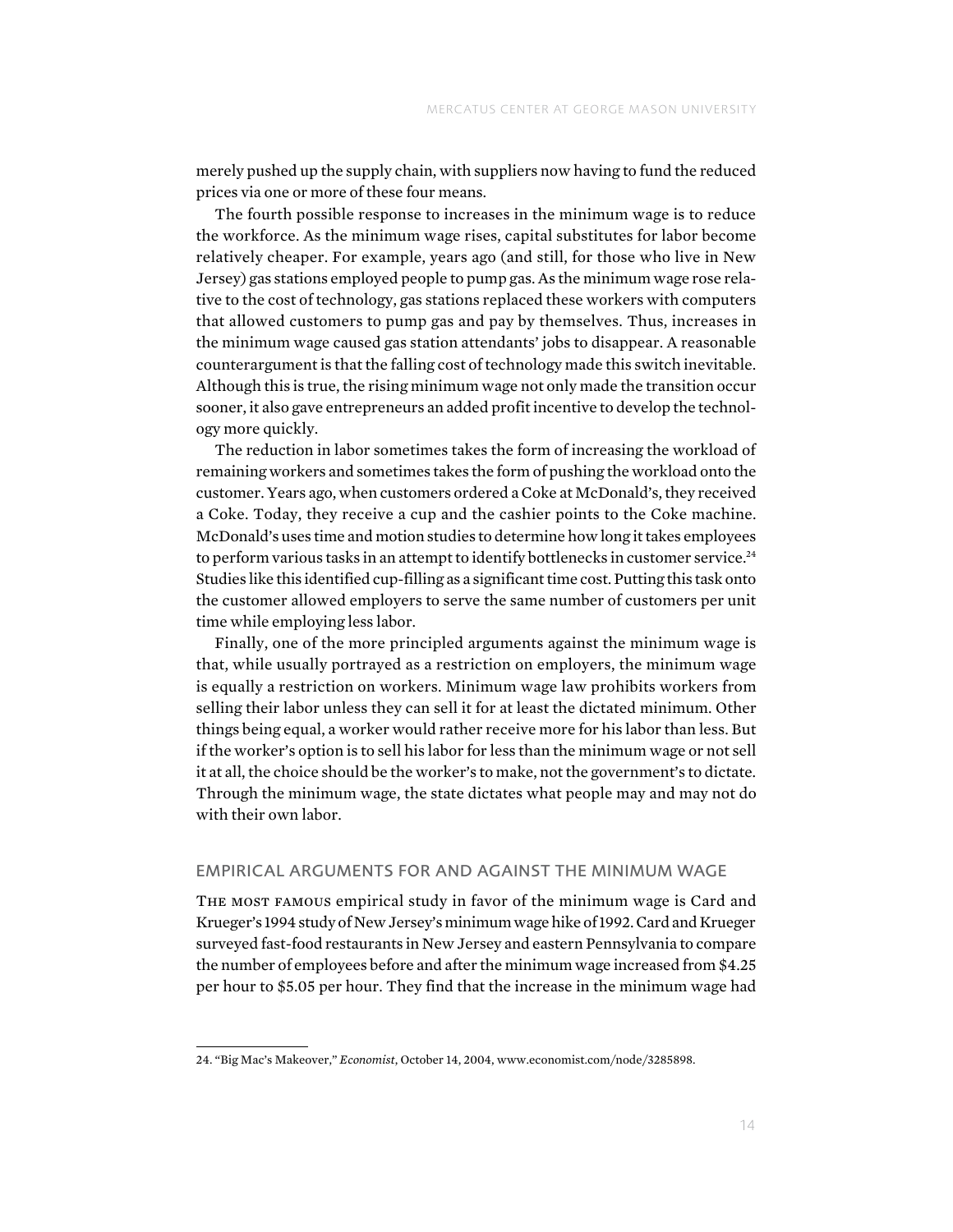no negative effect on employment—in fact, it had a slightly positive effect. They do, however, find that prices at fast-food restaurants increased. This is consistent with the earlier truism that the increase in the minimum wage must be paid for from one of four sources, and if it isn't paid via a reduction in employment, then it could be paid via increased consumer prices. However, Card and Krueger find no evidence that the price increase was greater in stores that were affected more strongly by the minimum wage hike.<sup>25</sup>

Card and Krueger's finding of no decline, and a possible increase, in employment following the minimum wage hike is remarkable. If correct, their finding upends much of what classical economists thought they understood about labor markets. To draw an analogy, the finding would be akin, in physics, to finding evidence that gravity pushes instead of pulls. The implications of the finding would stretch far beyond a limited discussion of fast-food workers and minimum wages to suggesting some fundamental oversight in our understanding of how markets work.

One problem with Card and Krueger's study is the fact that the authors did not measure actual employment data, but rather surveyed store managers by telephone, asking whether the managers had hired or fired, or intended to hire or fire, workers following the increase in the minimum wage. A study by the Employment Policies Institute (EPI) examines Card and Krueger's data and finds numerous anomalies. For example, several fast-food establishments reported zero full-time workers before the minimum wage hike and 20 or more full-time workers after—a remarkable shift in employment. One establishment reported 30 full-time workers before the minimum wage increase, but none the following November. After reviewing Card and Krueger's survey data, EPI reviews the payroll data from the same establishments. While survey data measure the managers' recollections, estimates, or projections, payroll data measure the actual number of employees. Comparing Card and Krueger's telephone survey data to actual payroll records, the EPI study finds that one-third of the observations in Card and Krueger's study showed employment changes opposite to the direction indicated by the payroll data.26

Neumark and Wascher conducted a follow-up study in which they look at the same minimum wage hike and the same population of fast-food establishments in New Jersey and Pennsylvania. They attempted to duplicate Card and Krueger's results using actual payroll data from the same population of fast-food restaurants that Card and Krueger surveyed. Like the EPI study, Neumark and Wascher find that Card and Krueger's survey data vary markedly from payroll data, indicating severe measurement error in Card and Krueger's study. They also find, as classical

<sup>25.</sup> Card and Krueger, "Minimum Wages and Employment."

<sup>26.</sup> Employment Policies Institute, *The Crippling Flaws in the New Jersey Fast Food Study*, 2nd ed. (Washington, DC: Employment Policies Institute, April 1996), [http://www.epionline.org/studies/epi](http://www.epionline.org/studies/epi_njfastfood_04-1996.pdf) [\\_njfastfood\\_04-1996.pdf.](http://www.epionline.org/studies/epi_njfastfood_04-1996.pdf)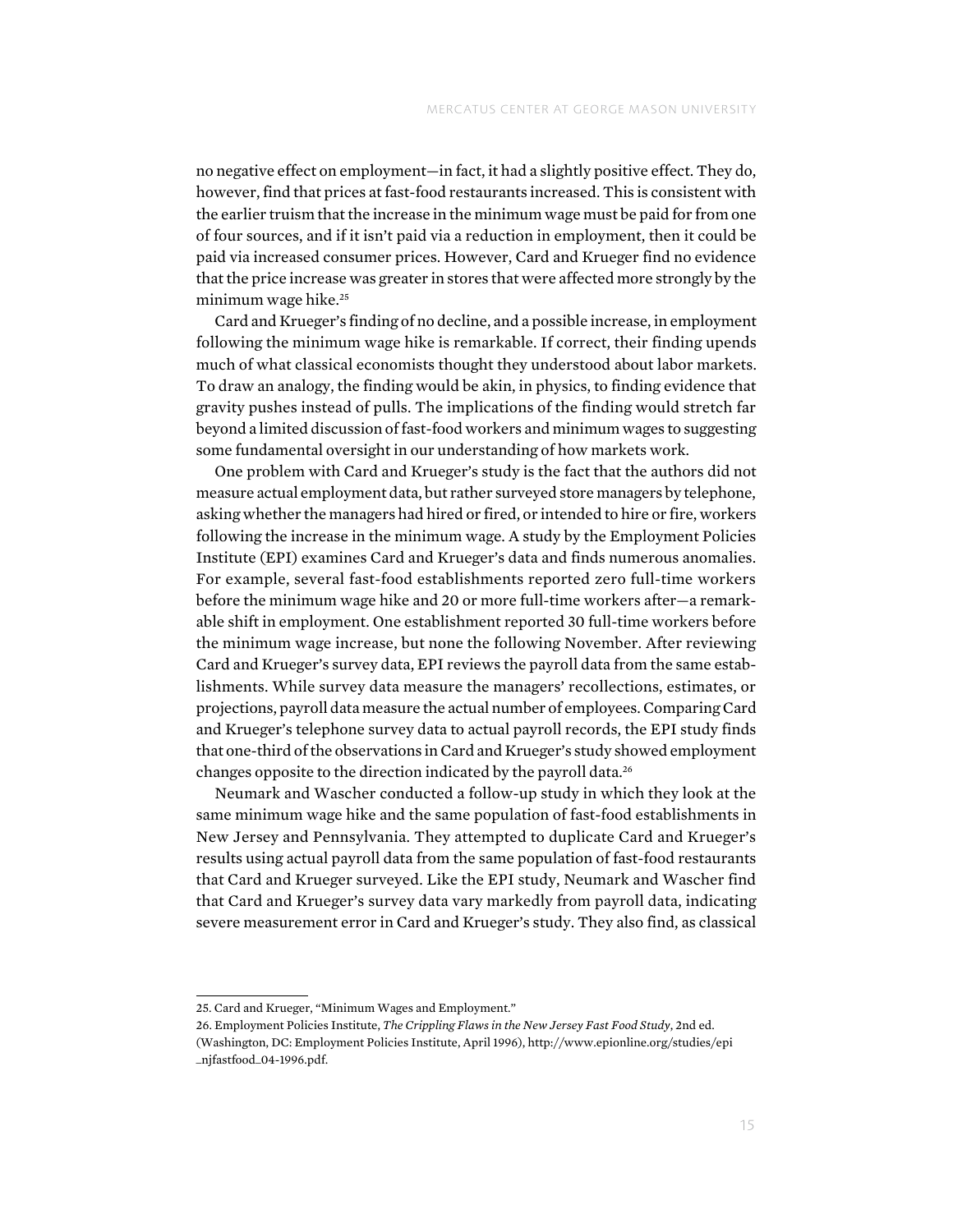theory predicts, that the increase in the minimum wage in New Jersey led to a decline in employment in the fast-food industry.<sup>27</sup>

In another study, Laura Giuliano examines personnel records from a national retail employer's 700 stores before and after the federal minimum wage increases in August 1996 and August 1997. This study finds that the increase in the minimum wage had no significant effect on the stores' total employment. However, it also finds that the increase in the minimum wage altered the composition of the stores' workforce. It finds varying employment effects depending on whether the employees were teenagers or adults, the amount by which the their wages rose following the minimum wage increase, and the differences in wages between adults and teenagers. When both teenage and adult wages increased by the same amount, employment of teenagers fell.28 The fall in teenage employment is consistent with classical theory: the increase in the minimum wage causes the employer to shift away from lower-quality workers.

Interestingly, Giuliano also finds that when adult wages did not rise but teenage wages did, employment of teenagers rose, albeit by a small amount.<sup>29</sup> Here, Giuliano finds the effect predicted by Drazen, Lang, and Kahn.<sup>30</sup> As the minimum wage rose, higher-quality teenagers entered the workforce and displaced the lower-quality teenagers. Giuliano finds that the new hires tended to be new labor market entrants: i.e., the increased minimum wage brought into the market higher-quality teenagers who had not been in the labor market previously. As a proxy for "quality," Giuliano uses the probability of the worker being fired, and by this metric, estimates that these new entrants were significantly more productive than other teenagers and approximately as productive as adults. $31$  Again, this is consistent with classical theory's prediction that an increase in the minimum wage will result in unemployment among lower-quality workers. That Giuliano finds no change in unemployment among teenagers in general is due to the fact that the increased minimum wage enticed higher-quality workers into the labor market; these workers then replaced lower-quality workers. In addition, Giuliano finds that these new labor market entrants were predominantly teenagers from more affluent households.<sup>32</sup>

Recent studies find evidence that the minimum wage does not cause unemployment by employing econometric techniques not found in earlier research.<sup>33</sup>

<sup>27.</sup> Neumark and Wascher, "'Minimum Wages and Employment: A Case Study of the Fast-Food Industry in New Jersey and Pennsylvania': A Comment."

<sup>28.</sup> Laura Giuliano, "Minimum Wage Effects on Employment, Substitution, and the Teenage Labor Supply: Evidence from Personnel Data," *Journal of Labor Economics* 31, no. 1 (2013): 155–94. 29. Ibid.

<sup>30.</sup> Drazen, "Optimal Minimum Wage Legislation"; Lang and Kahn, "Effect of Minimum-Wage Laws." 31. Giuliano, "Minimum Wage Effects."

<sup>32.</sup> Ibid.

<sup>33.</sup> Dube, Lester, and Reich, "Minimum Wage Effects"; Allegretto, Dube, and Reich, "Do Minimum Wages Really Reduce Teen Employment?"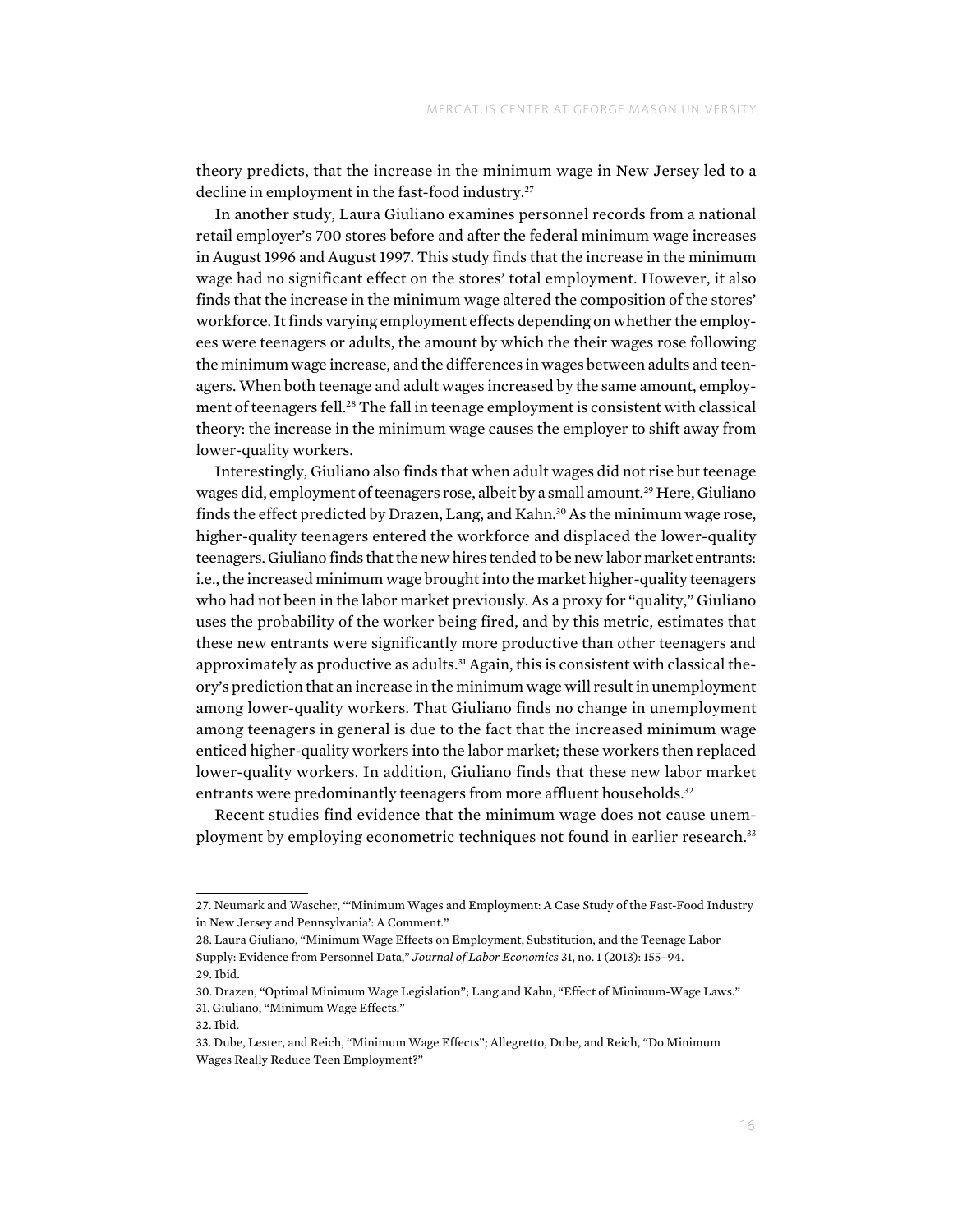However, Neumark, Salas, and Wascher demonstrate that these approaches are methodologically flawed and so do not produce more reliable results than earlier studies. They conclude that the preponderance of evidence suggests that the minimum wage results in a trade-off of higher wages for some in exchange for job losses for others.<sup>34</sup>

# Empirical Analysis of the Minimum Wage and Unemployment Rate

THE GOAL OF a controlled experiment is to allow the researcher to observe the relationship between a treatment and an outcome while holding constant all other factors that might affect the outcome. For example, if after holding all other factors constant, exposing a type of plant to a specific amount of radiation results in the plant's death, observers can conclude that that specific amount of radiation kills this type of plant.

In economics, researchers rarely are able to conduct controlled experiments, and so must rely on observational and statistical techniques to minimize and to filter out the influences of uncontrolled factors. One such approach is to limit the scope of the observations so as to capture movements in the relationship one is intending to examine while excluding, as much as possible, movements in extraneous factors. This is the approach Card and Krueger's and Neumark and Wascher's studies take when they examine the effect of a change in the minimum wage on a specific subset of the labor market in a specific geographic area over a specific time interval. In addition, both studies employ a difference-in-differences estimation in which outcomes are observed for two groups (Pennsylvania and New Jersey) at two points in time (before and after New Jersey's minimum wage hike), and one group (New Jersey) is exposed to a treatment (the minimum wage hike) at one of the points in time while the other is not.<sup>35</sup>

The difference-in-differences approach controls for systemic differences in the outcome that have nothing to do with the treatment. For example, if for reasons that have nothing to do with the minimum wage, Pennsylvania's unemployment rate is consistently lower than New Jersey's unemployment rate, the difference-indifferences approach will filter out this systemic difference. What the differencein-differences approach cannot filter out are extraneous factors that both influence the outcome and, by coincidence, change at the same time that the treatment changes. For example, if New Jersey had increased its income tax at the same point

<sup>34.</sup> David Neumark, J. M. Ian Salas, and William Wascher, "Revisiting the Minimum Wage–Employment Debate: Throwing Out the Baby with the Bathwater?" (NBER Working Paper No. 18681, National Bureau of Economic Research, Cambridge, MA, January 2013), available at<http://www.nber.org/papers/w18681>. 35. Card and Krueger, "Minimum Wages and Employment"; Neumark and Wascher, "'Minimum Wages and Employment: A Case Study of the Fast-Food Industry in New Jersey and Pennsylvania': A Comment."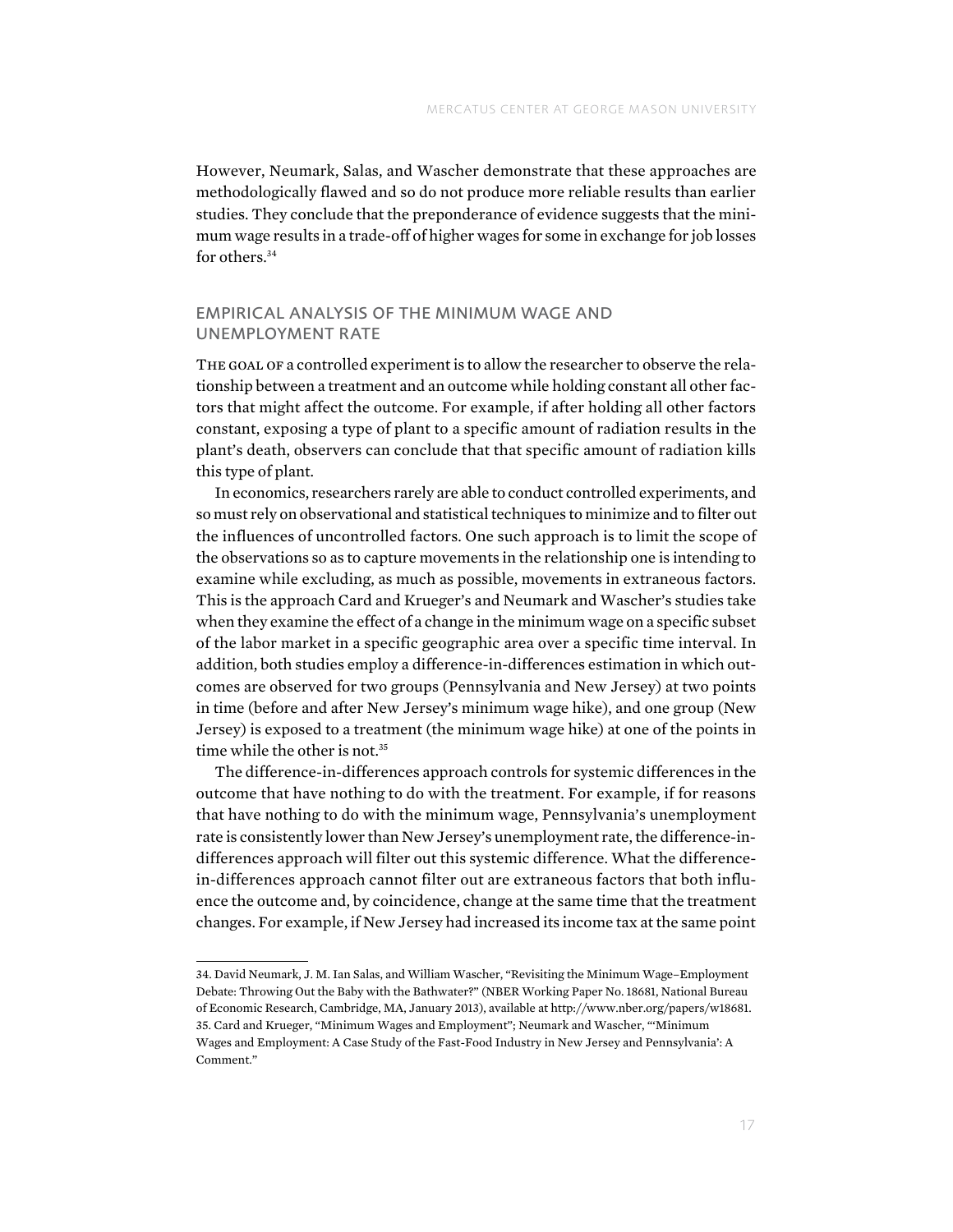in time that it increased its minimum wage, the difference-in-differences approach would not have been able to isolate the effect on unemployment caused by the minimum wage hike from the effect on unemployment caused by the change in the income tax rate.

An alternate approach to difference-in-differences is to broaden the scope of the observations so as to capture both the movements in the relationship one is intending to examine and variations in extraneous factors. As long as the variations in extraneous factors are uncorrelated with changes in the treatment, expanding the scope of the observations allows movements in the extraneous factors to cancel themselves out over time, revealing only the effect of the changes in the treatment. For example, if the unemployment rate is influenced by climate (perhaps people who have a greater incidence of unemployment have an incentive to avoid states with inhospitable climates), then observers would expect—all other things being equal—that colder states would have lower unemployment rates and warmer states would have higher unemployment rates. This variation in unemployment due to climate introduces an extraneous factor that can complicate an analysis of the effect of changes in the minimum wage on unemployment.

By expanding the scope of the observations to include states with warm and cold climates, the positive unemployment effects from the warmer states will tend to cancel the negative unemployment effects from the colder states. A related approach is to include climate measurements explicitly in the model. By using regression analysis, the effects of such explicitly included factors can be filtered out, achieving the statistical equivalent of running a controlled experiment.<sup>36</sup>

I employ the latter approach here by comparing changes in the national unemployment rate over the period 1975–2012 to changes in the federal minimum wage. As of 2013, 18 states have minimum wages greater than the federal minimum wage.37 When measuring dollars across time, the usual problem of inflation must be addressed so that dollars across periods have the same meaning. For this reason, researchers will examine the real minimum wage (the minimum wage adjusted for inflation).

An additional problem arises when discussing price controls such as the minimum wage. Unto itself, the level of the price control doesn't matter. What matters is the

<sup>36.</sup> For various technical reasons, this technique does not achieve results that are as pristine as those achieved through a true controlled experiment, but for measuring statistical relationships (as opposed to deterministic relationships), the technique is frequently adequate.

<sup>37.</sup> Since the effective minimum wage in each state is the greater of the federal minimum wage and the state minimum wage, the relative minimum wage I calculate will be less than the wage that would result if I used a weighted average that reflected the higher minimums in the 18 states. Because of this, when a state minimum wage rises but the federal minimum wage does not, my dataset will show no change in the minimum wage. If the increase in the state minimum wage results in increased unemployment, my model will not pick up the relationship, as my dataset will show an increase in unemployment but no increase in the minimum wage.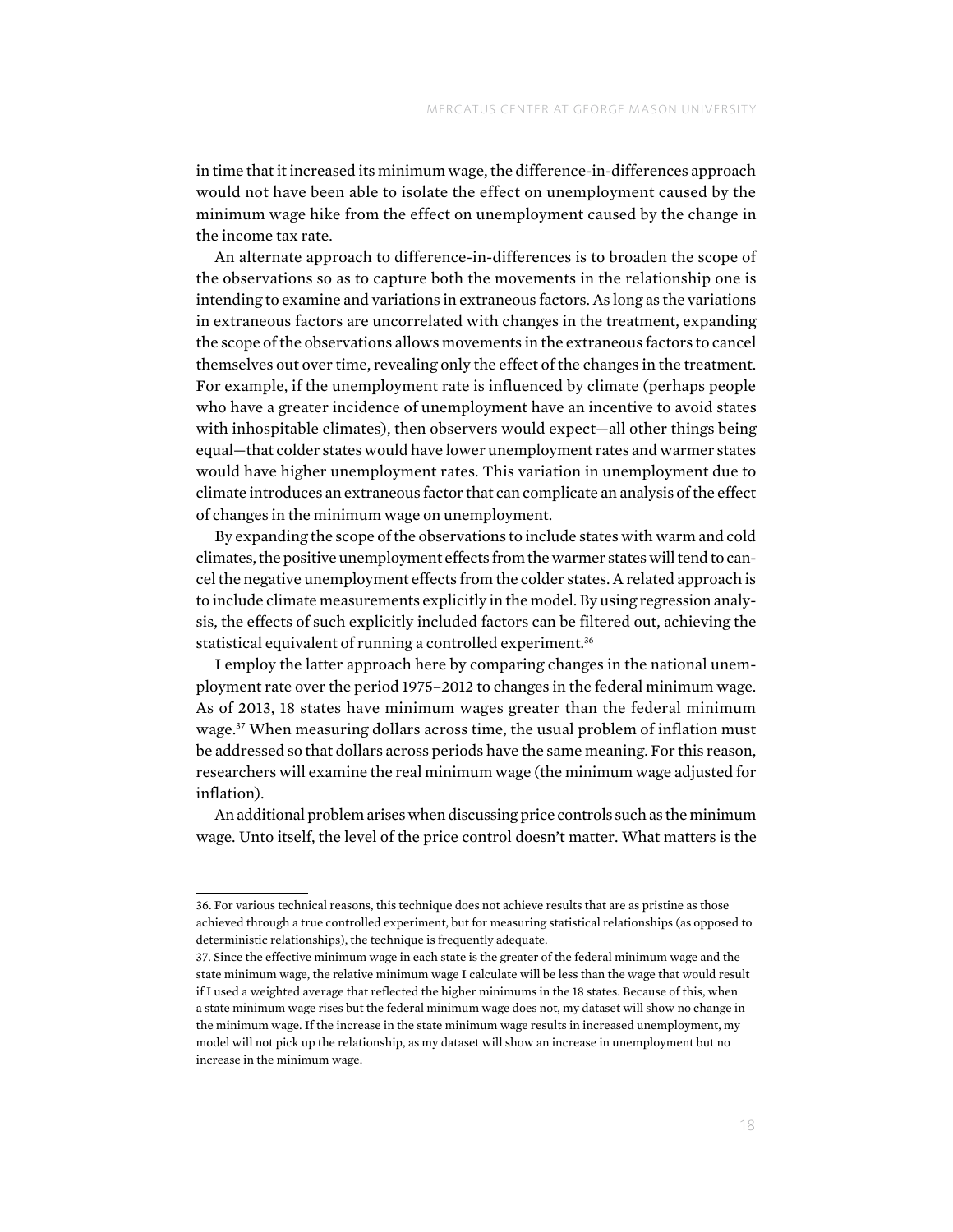level of the price control relative to the equilibrium price. For example, imposing a minimum wage of \$10 per hour would have less of an effect if the equilibrium price of labor were \$20 per hour than if the equilibrium price were \$12 per hour, as the \$10 is less "binding" when prices want to go all the way to \$20 than when prices want to go only to \$12. Expressing the minimum wage relative to the equilibrium wage both accounts for the degree to which the minimum wage is binding and adjusts for inflation (assuming the minimum wage and the equilibrium wage are both measured in nominal terms). Here I use the average hourly wage as a proxy for the equilibrium wage, and so the ratio of the minimum wage to the average hourly wage is a proxy for the degree to which the minimum wage is binding on the labor market. I call this ratio the *relative minimum wage*. The relative minimum wage is correlated with, but not identical to, the inflation-adjusted minimum wage. In fact, there are periods (1978–1979, 1991–1992, 1995–1996) in which the two measures move in opposite directions. These two measures are shown in figure 2.



Figure 2. The Inflation-Adjusted Minimum Wage and the Relative Minimum Wage

*Sources: US Department of Labor, "History of Federal Minimum Wage Rates under the Fair Labor Standards Act, 1938– 2009," accessed August 25, 2013, [www.dol.gov/whd/minwage/chart.htm](http://www.dol.gov/whd/minwage/chart.htm); Bureau of Labor Statistics, US Department of Labor, "Employment, Hours, and Earnings from the Current Employment Statistics Survey (National)," accessed August 25, 2013, [data.bls.gov/timeseries/CES0500000008](http://data.bls.gov/timeseries/CES0500000008).*

Figure 3 shows a comparison of the relative minimum wage to unemployment rates for demographic groups broken down by age and education, where "no high school diploma" means that the students did not complete high school. The data appear to show no relationship between the minimum wage and unemployment for college-educated workers, and a series of relationships that grow ever more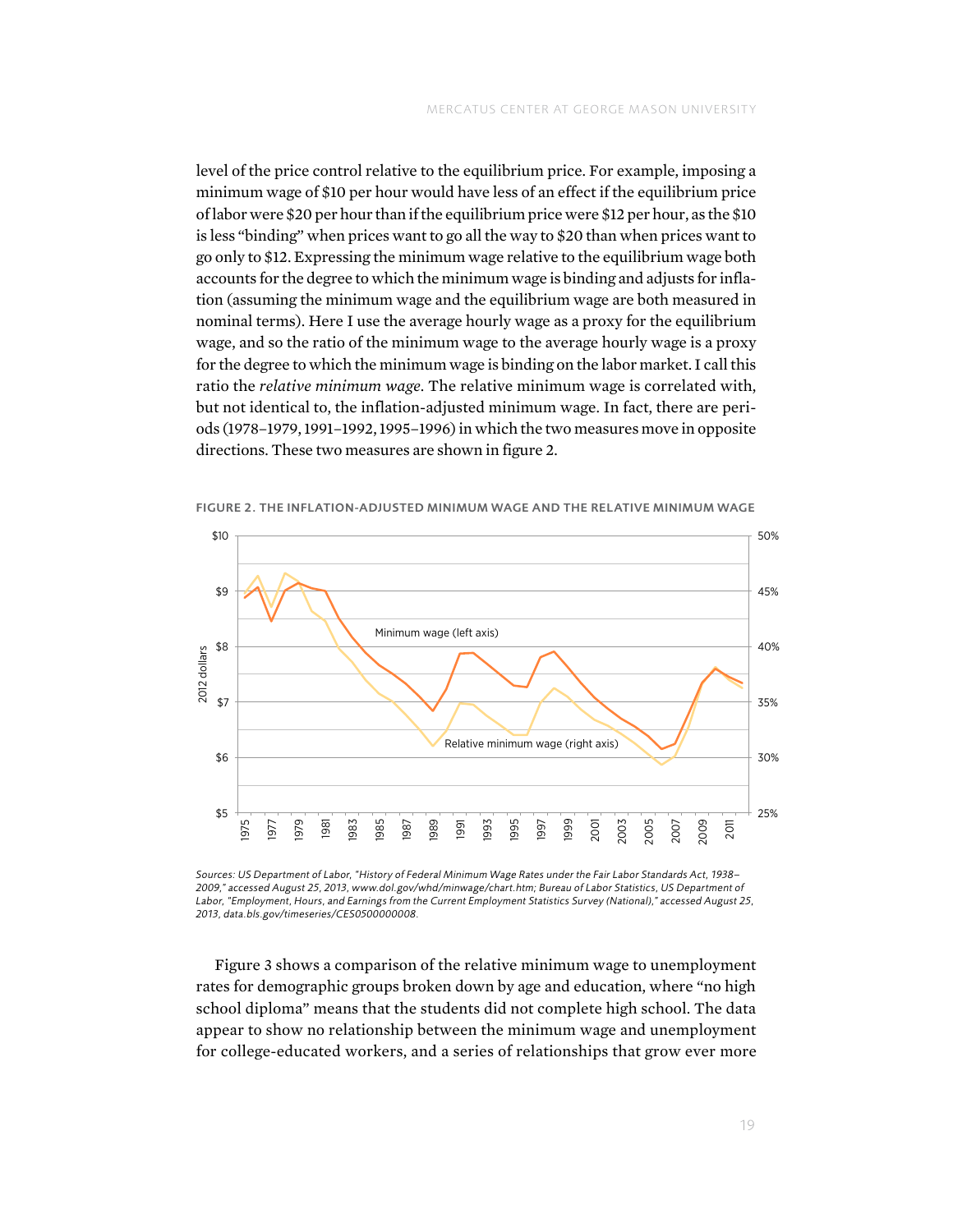positive as we move down the worker-quality scale. Descriptive statistics for these data appear in table 1.

Figure 3. National-Level Data for the Relative Minimum Wage and Unemployment, According to Age and Education



*Note: Data are for nationwide unemployment rates, 1975–2012. Data for workers under 25 with no high school diploma are for 1985–2012.*

Table 1. Descriptive Statistics for Unemployment Rates and the Relative Minimum Wage

|                       | Under 25, no<br>high school<br>diploma | No high school<br>diploma | High school<br>diploma | College | Relative<br>minimum wage |
|-----------------------|----------------------------------------|---------------------------|------------------------|---------|--------------------------|
| Mean                  | 0.205                                  | 0.110                     | 0.064                  | 0.027   | 0.381                    |
| Standard<br>deviation | 0.038                                  | 0.029                     | 0.020                  | 0.010   | 0.041                    |

*Source: Bureau of Labor Statistics, US Department of Labor, table A-4, "Employment Status of the Civilian Population 25 Years and Over by Educational Attainment," Economic News Release, accessed August 25, 2013, [www.bls.gov/news](http://www.bls.gov/news.release/empsit.t04.htm) [.release/empsit.t04.htm.](http://www.bls.gov/news.release/empsit.t04.htm)*

Previous research has identified "peer effects" relating to the minimum wage wherein high school students form an impression of the likelihood of unemployment by observing people their age who have looked for jobs in the local job market.<sup>38</sup> By this argument, a student whose skills are not worth the increased minimum wage will not be employed and so the opportunity cost for the student to stay in

<sup>38.</sup> Richard Sutch, "The Unexpected Long-Run Impact of the Minimum Wage: An Educational Cascade" (NBER Working Paper No. 16355, National Bureau of Economic Research, Cambridge, MA, September 2010), [http://www.nber.org/papers/w16355.pdf.](http://www.nber.org/papers/w16355.pdf)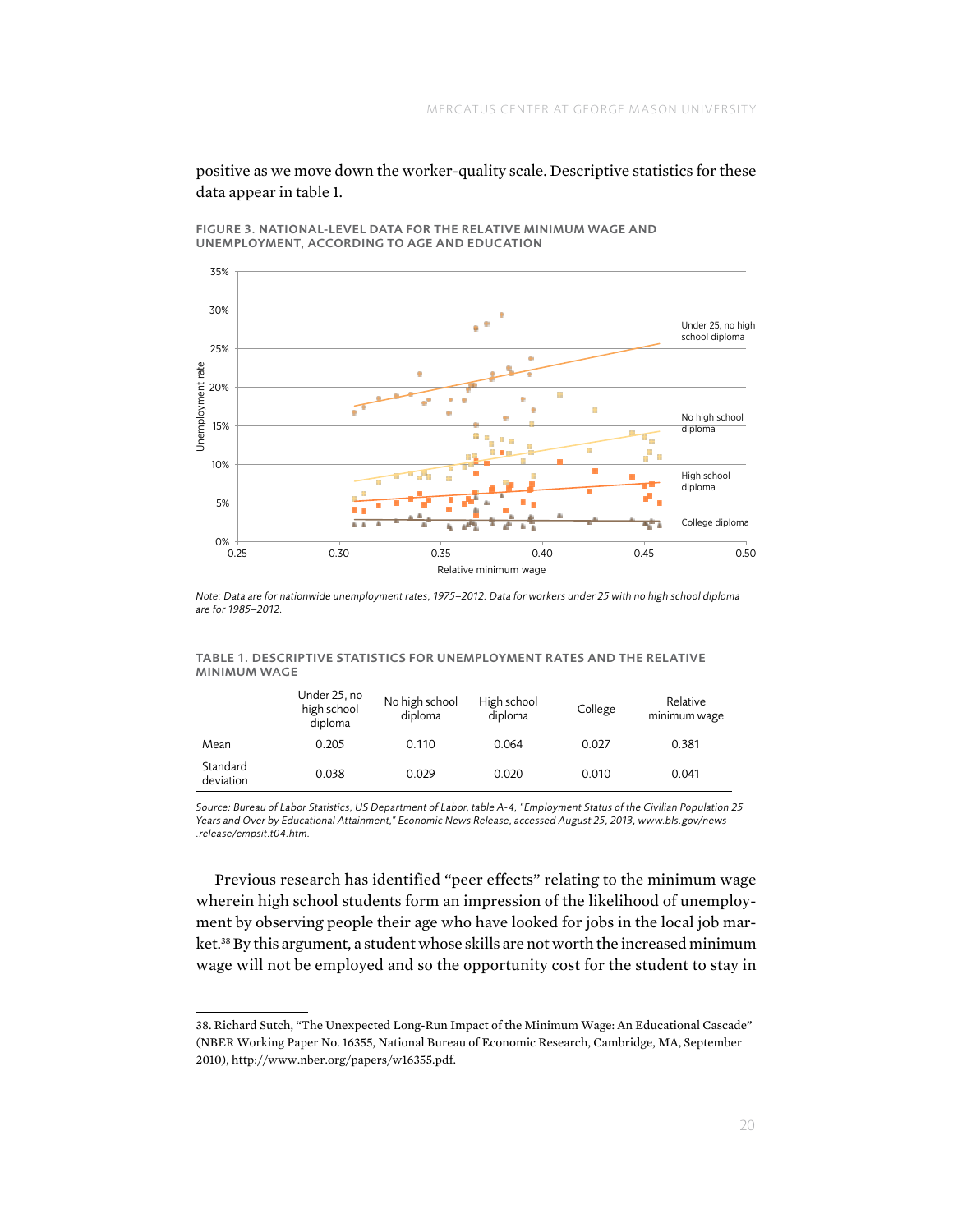school is reduced, resulting in fewer students opting to leave high school for the job market. This creates a "ratchet effect" whereby younger students who observe older students opting to remain in school develop an impression of a higher unemployment rate among their peer group and so opt to remain in school as well. I will allow for this effect by measuring for the growth rate in the minimum wage from one year to the next in addition to the relative minimum wage.

Thus, my model has  $U_{et}$  from figure 3 as the dependent variable, where  $e$  denotes the level of education of the workers in year  $t$ . The key independent variable is  $W_t$ , the relative minimum wage from figure 3, which is the ratio of the minimum wage in year *t* to the average hourly wage in year  $t^{39}$  I also include interaction terms for  $W_t$  and the level of education of the workers. For the level of education I use  $D_{Ht}$ , which takes the value of 1 if the unemployment rate is for workers with high school diplomas, 0 otherwise, and  $D_{Nt}$ , which takes the value of 1 if the unemployment rate is for workers without high school diplomas, 0 otherwise. In the third equation, I add another interaction term,  $D_{Yt}$ , which has the value of 1 if the unemployment rate is for workers without high school diplomas who are 24 or younger, 0 otherwise. Since workers who are 24 or younger without high school diplomas constitute a subset of workers without high school diplomas, the coefficient on the interaction term  $D_{Nt}$  will pick up effects for workers 25 or older without high school diplomas, while the coefficient on the interaction term  $D_{Y_t}$  will pick up the deviation from this effect for workers who are 24 or younger without high school diplomas. In short, when  $D_{Nt}$  = 1 and  $D_{Yt}$  = 0, we have workers who are 25 or older and without high school diplomas. When  $D_{Nt}$  = 1 and  $D_{Yt}$  = 1, we have workers who are 24 or younger and without high school diplomas. Finally, economic growth will obviously play a and without high school diplomas. Finany, economic growth will obviously play a<br>role in unemployment. I both include the percentage change in real GDP as a proxy for economic growth,<sup>40</sup> and estimate the pooled models:

$$
U_{et} = \alpha + (\beta + \beta_H D_{Ht} + \beta_N D_{Nt})W_t + \gamma S_t + \delta G_t + u_{et}, \ u_{et} + \rho_l u_{e,t-1} + \rho_2 u_{e,t-2} + \varepsilon_{et}
$$
 (1)

$$
U_{el} = \alpha + (\beta + \beta_H D_{Hl} + \beta_N D_{Ni})W_l + \delta G_l + u_{el}, \ u_{el} + \rho_l u_{el-l} + \rho_2 u_{el-l} + \varepsilon_{el}
$$
 (2)

$$
U_{et} = \alpha + (\beta + \beta_H D_{Ht} + \beta_N D_{Nt} + \beta_Y D_{Yt})W_t + \delta G_t + u_{et}, \ u_{et} + \rho_1 u_{e,t-1} + \rho_2 u_{e,t-2} + \varepsilon_{et}
$$
(3)

<sup>39.</sup> In years in which the minimum wage changes, I measure the minimum wage as the weighted average (based on the month in which the new wage took effect) of the two minimum wages.

<sup>40.</sup> Bureau of Labor Statistics, US Department of Labor, table 4.2, "Real Gross Domestic Product by Major Demand Category," last modified February 1, 2012, [www.bls.gov/emp/ep\\_table\\_402.htm](http://www.bls.gov/emp/ep_table_402.htm).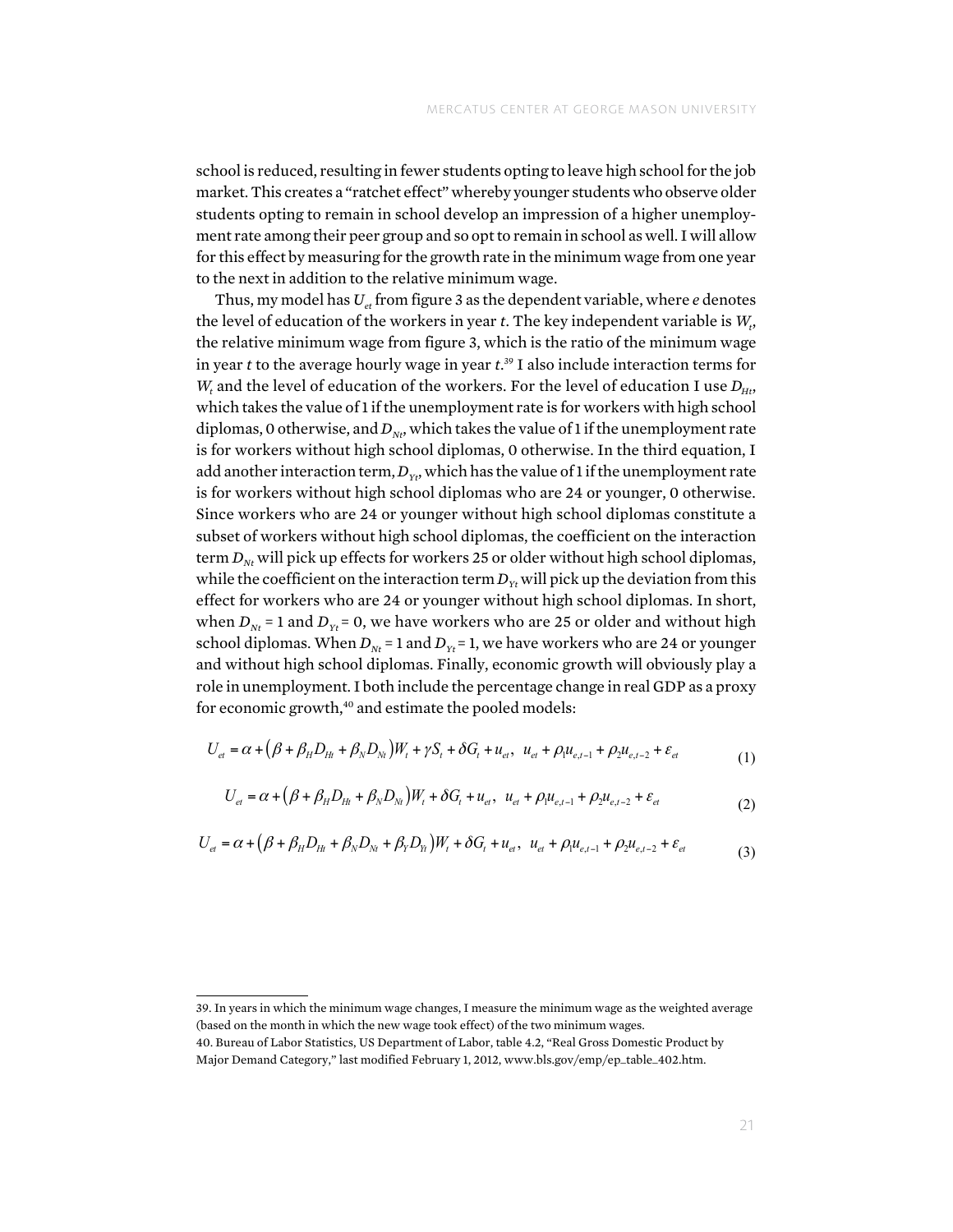where ε is a white noise error over both dimensions and the variables are defined as follows:41

- $U_{et}$  Unemployment rate for workers with education *e* in year *t*.
- *Wt* Ratio of the minimum wage in year *t* to the average hourly wage in year *t* (the "relative minimum wage").
- $D_{Ht}$  1 if the unemployment rate is for workers with high school diplomas, 0 otherwise.
- $D_{Nt}$  1 if the unemployment rate is for workers without high school diplomas, 0 otherwise.
- $D_{y_t}$  1 if the unemployment rate is for workers without high school diplomas who are 24 or younger, 0 otherwise.
- *St* Growth rate in the nominal minimum wage from year *t* − 1 to year *t*.
- *G<sub>t</sub>* Growth rate in real GDP from year *t* − 1 to year *t*.

The data reject the Wald test when a single slope dummy replaces the four education-and-age-specific slope dummies (p-value = 0.000). This indicates that the sensitivity of the unemployment rate to changes in the minimum wage is significantly different across the four education-and-age levels. The residuals are stationary,<sup>42</sup> serially uncorrelated,<sup>43</sup> and normally distributed.<sup>44</sup> Since residuals contain changes in the unemployment rate that the model cannot explain, failing any of these three tests would indicate the possibility that some additional factor that significantly affects the unemployment rate has been excluded from the model.

In all models in which it was included, the growth in the nominal wage rate showed no significant relationship with the unemployment rate. For comparison, model 2 shows the results from model 1 with the variable for the growth in the

<sup>41.</sup> Bureau of Labor Statistics, US Department of Labor, table A-4, "Employment Status of the Civilian Population 25 Years and Over by Educational Attainment," Economic News Release, accessed August 25, 2013, [www.bls.gov/news.release/empsit.t04.htm](http://www.bls.gov/news.release/empsit.t04.htm); Bureau of Labor Statistics, "Real Gross Domestic Product."

<sup>42.</sup> The p-value for the Augmented Dickey-Fuller test is 0.000 for all three models. Nonstationary data can produce regression results that appear to be significant when, in fact, the data are unrelated.

<sup>43.</sup> The minimum p-value for the Q-statistics is 0.113 at a 14-period lag (model 1), 0.102 at a 14-period lag (model 2), and 0.059 at a 14-period lag (model 3). Serial correlation causes standard hypothesis tests to be invalid.

<sup>44.</sup> The p-values for the Jarque-Bera statistics are 0.455 (model 1), 0.590 (model 2), and 0.503 (model 3).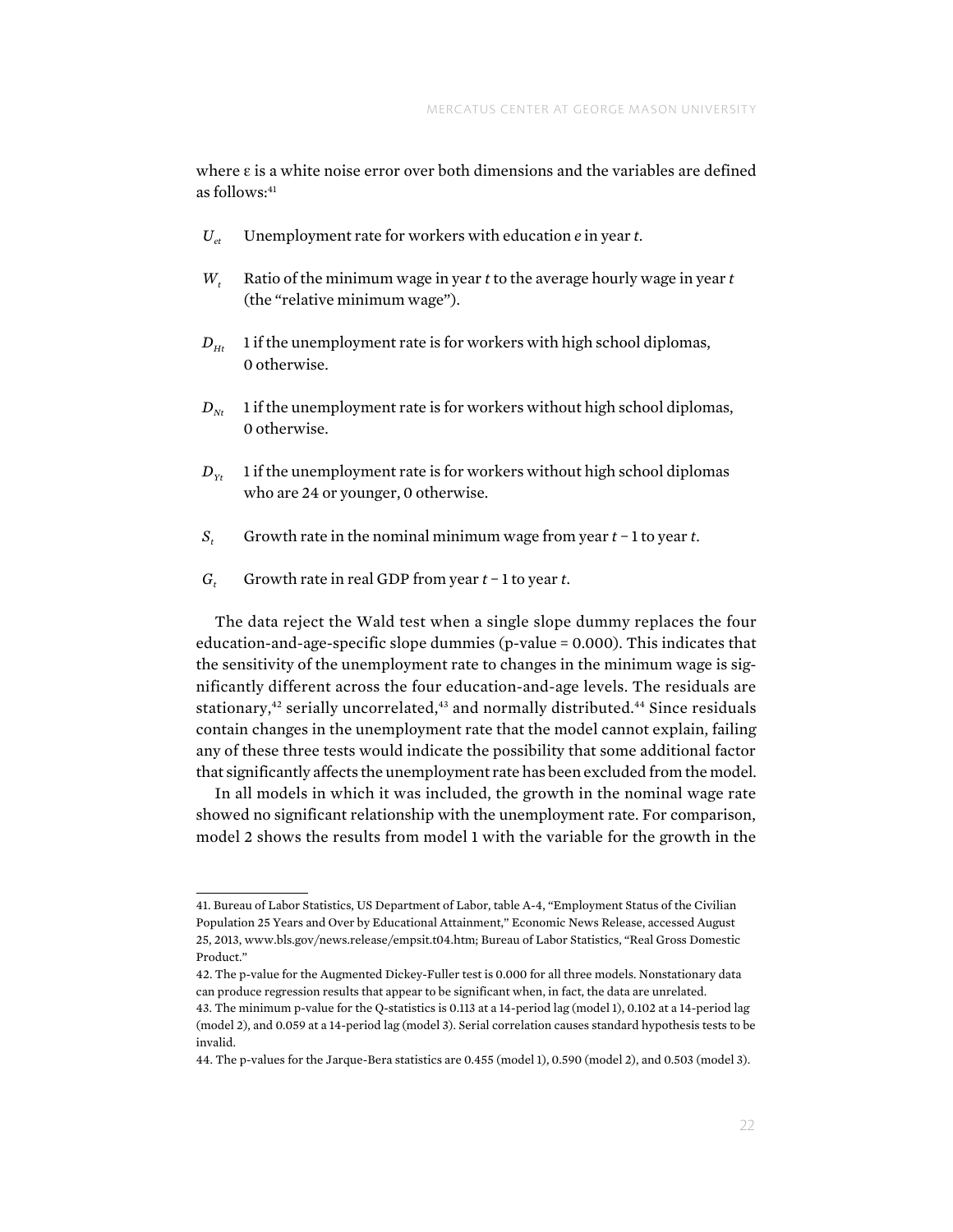nominal minimum wage removed. Removing the variable improves all the residual test results.45 Model 3 shows the results from model 2 with an additional classification added—workers who do not have a high school diploma and are also 24 years old or younger.

| Regressor                 | Model 1              | Model 2              | Model 3               |
|---------------------------|----------------------|----------------------|-----------------------|
|                           | coefficient estimate | coefficient estimate | coefficient estimate  |
|                           | (standard error)     | (standard error)     | (standard error)      |
| W,                        | 0.129                | 0.080                | 0.084                 |
|                           | (0.083)              | (0.068)              | (0.076)               |
| $W_t$ DH <sub>t</sub>     | $0.096***$           | $0.096***$           | $0.097***$            |
|                           | (0.020)              | (0.020)              | (0.030)               |
| W, DN,                    | $0.219***$           | $0.219***$           | $0.220***$            |
|                           | (0.020)              | (0.020)              | (0.030)               |
| $W_t DY_t$                |                      |                      | $0.501***$<br>(0.034) |
| $\mathsf{S}_{\mathrm{t}}$ | $-0.026$<br>(0.026)  |                      |                       |
| $G_t$                     | $-0.099**$           | $-0.109**$           | $-0.100**$            |
|                           | (0.047)              | (0.046)              | (0.043)               |
| AR(1)                     | $1.120***$           | $1.127***$           | $1.242***$            |
|                           | (0.094)              | (0.092)              | (0.082)               |
| AR(2)                     | $-0.452***$          | $-0.474***$          | $-0.488***$           |
|                           | (0.097)              | (0.095)              | (0.088)               |
| $R^2$                     | 0.928                | 0.927                | 0.971                 |
| Durbin-Watson             | 2.056                | 2.076                | 2.022                 |

| TABLE 2. THE RELATIONSHIP BETWEEN THE RELATIVE MINIMUM WAGE AND |  |
|-----------------------------------------------------------------|--|
| <b>UNEMPLOYMENT</b>                                             |  |

*Notes: Pooled Generalized Least Squares.*

*Models 1 and 2 include 108 observations (national data, 1975–2012, 3 education classifications). The data fail to reject the Wald test for valid parameter restrictions when a single constant replaces the education-and-age-specific intercept dummies (p-value = 0.938). The Durbin-Watson statistic shows no evidence of serial correlation in the residual. Model 3 includes 134 observations (national data, 1985–2012, 4 education classifications). Unemployment data for workers under 25 without a high school diploma are only available back to 1985.*

*AR(1) and AR(2) are autocorrelation coefficients.*

*\*\*\*Significant at 1 percent level. \*\*Significant at 5 percent level. \*Significant at 10 percent level.*

The coefficient on  $W_t$  represents the marginal impact of changes in the relative minimum wage on the unemployment rate among college-educated workers. The coefficient on  $W_t D_{Ht}$  and  $W_t D_{Nt}$  represent the marginal impact of changes in the relative minimum wage on workers with a high school diploma and workers 25

<sup>45.</sup> As a robustness check, I compared the results with those obtained from lagging all of the regressors one period. None of the results were qualitatively different. Most of the coefficient estimates changed by less than 5 percent. The two exceptions were the growth in real GDP (which increased in absolute value by 50 percent but retained its sign and significance) and the growth in the nominal minimum wage (which increased in absolute value by 100 percent and changed sign but remained statistically insignificant from zero).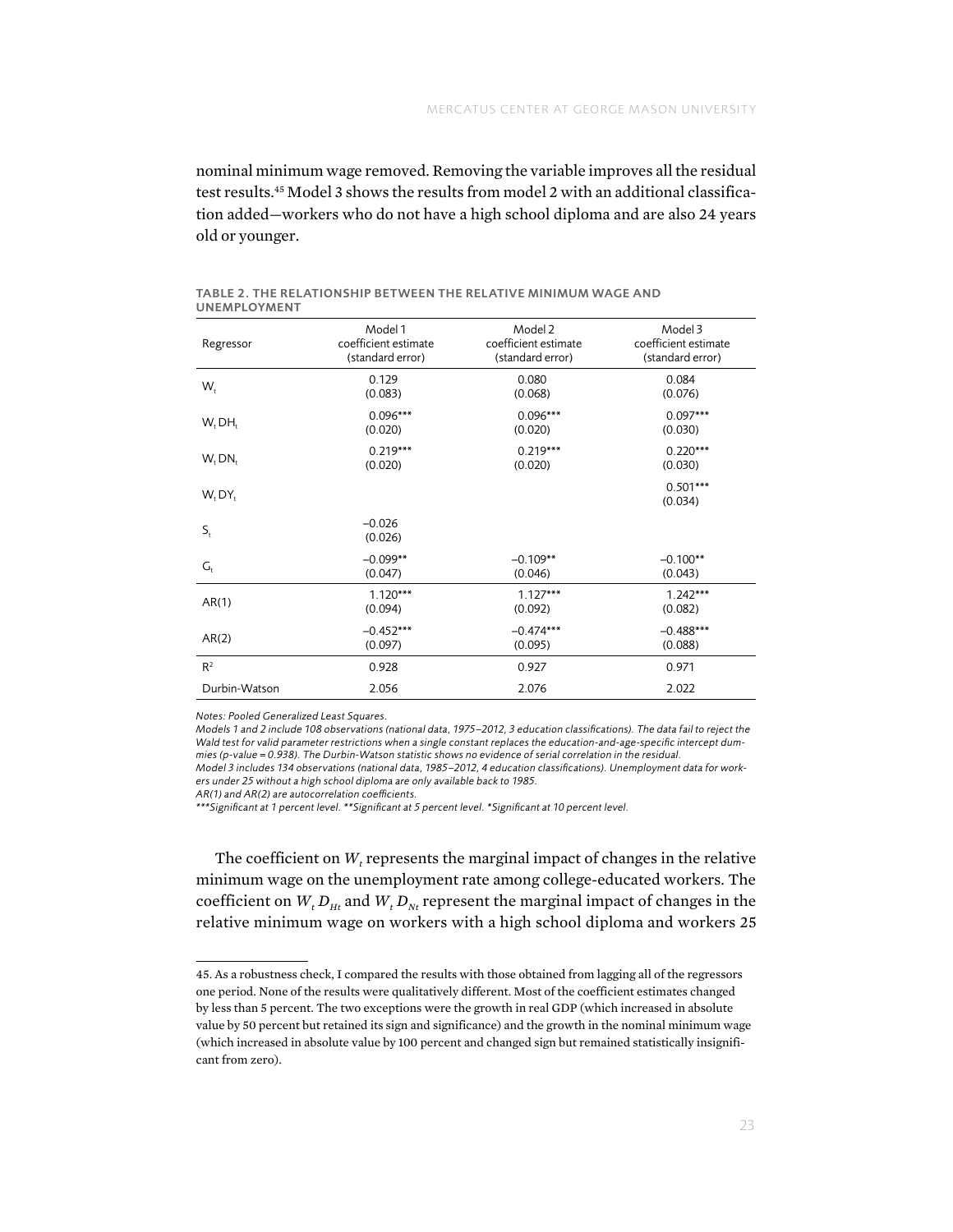or older without high school diplomas.<sup>46</sup> The coefficient on  $W_t D_{Y_t}$  represents the deviation in the marginal impact for workers 24 or younger without high school diplomas from the marginal impact for workers 25 or older without high school diplomas. To find the marginal impact of workers 24 or younger without high school diplomas, one would add the coefficient on  $W_t D_{Nt}$  to the coefficient on  $W_t D_{Yt}$ .

It is interesting that, while changes in the relative minimum wage are unrelated to changes in the unemployment rate among college-educated workers, changes in the relative minimum wage are significantly and positively related to changes in unemployment among high school–educated workers, more significantly and more positively related to changes in unemployment among non-high school–educated workers, and still more significantly and more positively related to changes in unemployment among young non-high school–educated workers. This is consistent with the commonsense arguments against the minimum wage. The data indicate that, as the relative minimum wage rises, the workers with the least education and the fewest skills are the ones who suffer the worst increases in unemployment.

As a robustness check, below in table 3 are the results for model 3 when estimated via seemingly unrelated regression where the constant term, the coefficients on real GDP growth, and the autocorrelation coefficients are constrained to be equal across the four equations. The dependent variables in the four equations are the unemployment rates for each demographic group.

| Regressor      | Young, no high school<br>diploma coefficient<br>(std error) | No high school diploma<br>coefficient<br>(std error) | High school diploma<br>coefficient<br>(std error) | College degree<br>coefficient<br>(std error) |
|----------------|-------------------------------------------------------------|------------------------------------------------------|---------------------------------------------------|----------------------------------------------|
| Constant       | $-2.960***$<br>(0.365)                                      |                                                      |                                                   |                                              |
| W,             | $0.540***$<br>(0.059)                                       | $0.276***$<br>(0.058)                                | $0.148***$<br>(0.053)                             | 0.048<br>(0.051)                             |
| G,             | $-0.028$<br>(0.132)                                         | $-0.171$<br>(0.108)                                  | $-0.081$<br>(0.065)                               | $-0.027$<br>(0.033)                          |
| AR(1)          |                                                             | (0.091)                                              | $1.083***$                                        |                                              |
| AR(2)          |                                                             | $-0.310***$<br>(0.094)                               |                                                   |                                              |
| R <sup>2</sup> | 0.863                                                       | 0.734                                                | 0.755                                             | 0.749                                        |

Table 3. Seemingly Unrelated Regression Estimation of the Relationship between the Relative Minimum Wage and Unemployment

*Notes: 134 observations (national data, 1985–2012, 4 equations).*

*AR(1) and AR(2) are autocorrelation coefficients.*

*\*\*\*Significant at 1 percent level. \*\*Significant at 5 percent level. \*Significant at 10 percent level.*

<sup>46.</sup> Technically, these coefficients represent the *deviations* of these marginal impacts from the marginal impact for college-educated workers. But since the marginal impact for college-educated workers is (statistically) zero, these are approximately the same as marginal impacts themselves.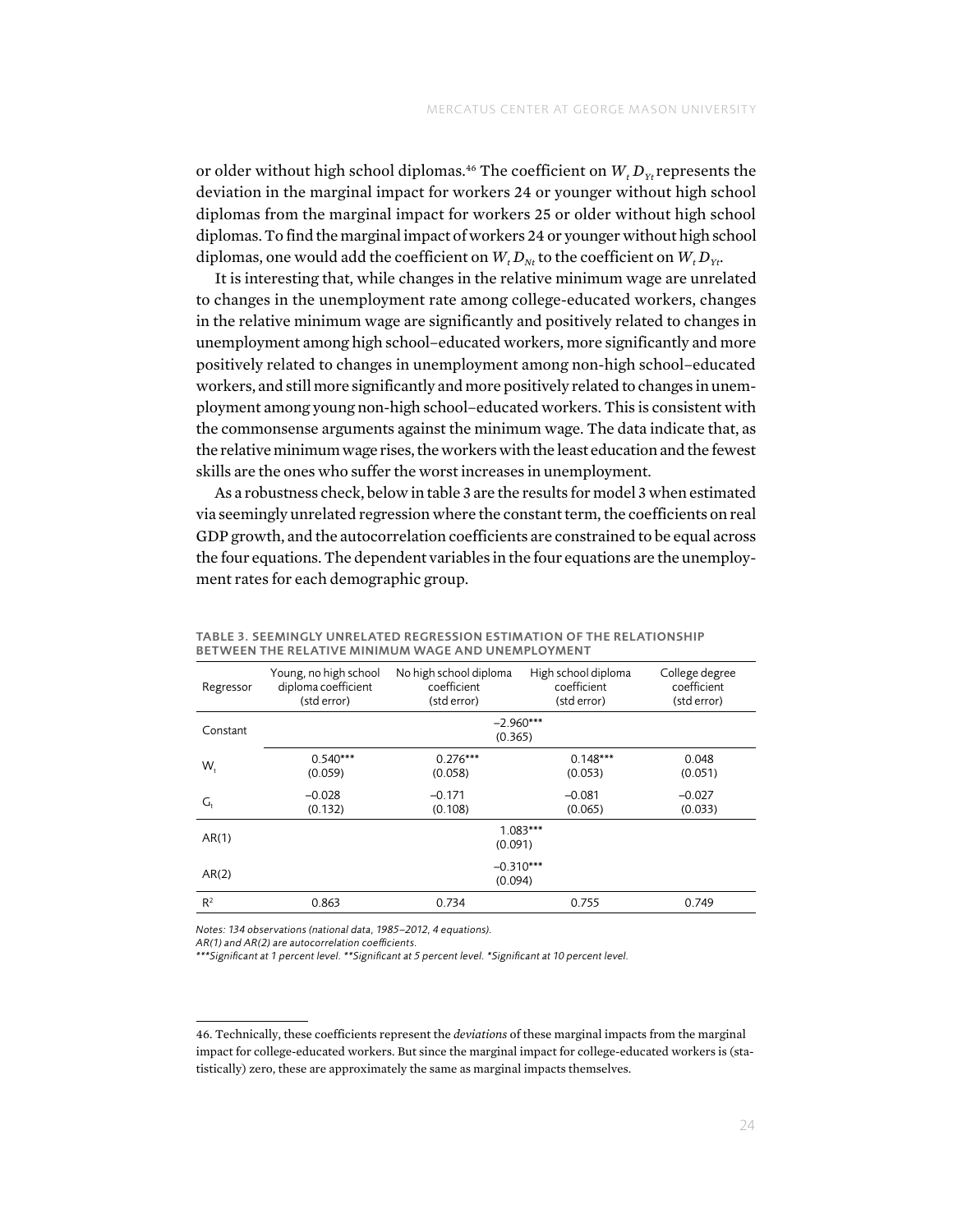Compared to the results in models 1 through 3, the results in table 3 show a lesser, though significant, effect of the relative minimum wage on unemployment among young non-high school–educated workers and among non-high school–educated workers in general.

#### **IMPLICATIONS**

New Jersey may increase its minimum wage from \$7.25 to \$8.25 per hour in November 2013. As of 2012, the nationwide unemployment rate for 16- to 24-yearolds without a high school education was 27.7 percent, or 3.15 times the nationwide unemployment rate of 8.8 percent. As of June 2013, New Jersey's unemployment rate is 8.7 percent. Assuming the ratio holds for New Jersey, we can expect that, as of June 2013, New Jersey's unemployment rate for 16- to 24-year-olds without a high school education was 27.4 percent.<sup>47</sup> As of May 2012 (the last year for which data is available) the average hourly wage in New Jersey was \$25.00.<sup>48</sup> Nationwide, average hourly earnings rose 1.9 percent from May 2012 to June 2013.49 Assuming New Jersey's average hourly wage rose proportionally, the average hourly wage in New Jersey as of June 2013 was approximately \$25.48.

Increasing the minimum wage from \$7.25 to \$8.25 increases the relative minimum wage from 0.285 to 0.324 (ignoring potential changes in the average hourly wage from June 2013 to November 2013) for an increase in the relative minimum wage of 0.039. By applying this change in the relative minimum wage to the regression estimates, one can expect the increase in the minimum wage to increase the unemployment rate among workers without a high school education by almost one percentage point for workers 25 or older, and over two percentage points for workers 24 or younger. This assumes that the workers remain in the workforce. The increase in the unemployment rate will be less as more workers opt to seek employment under the table and so disappear from the labor roles.

# Does a Higher Minimum Wage Reduce Income Inequality?

ONE POSSIBLE GOAL of the minimum wage is to reduce income inequality by raising the lowest wages.50 In a cross-state study over the years 1960–2000, Thomas W. Volscho Jr. finds that states with higher minimum wages have less income inequality,

<sup>47.</sup> Data for unemployment by state and educational attainment is not readily available.

<sup>48.</sup> Bureau of Labor Statistics, US Department of Labor, "May 2012 State Occupational Employment and Wage Estimates: New Jersey," last modified March 29, 2013, [www.bls.gov/oes/current/oes\\_nj.htm](http://www.bls.gov/oes/current/oes_nj.htm).

<sup>49.</sup> Bureau of Labor Statistics, US Department of Labor, table B-3, "Average Hourly and Weekly Earnings of All Employees on Private Nonfarm Payrolls by Industry Sector, Seasonally Adjusted," Economic News Release, accessed August 25, 2013, [www.bls.gov/news.release/empsit.t19.htm.](http://www.bls.gov/news.release/empsit.t19.htm)

<sup>50.</sup> Andy Stern and Carl Camden, "Why We Need to Raise the Minimum Wage," *Los Angeles Times*, March 10, 2013, [articles.latimes.com/2013/mar/10/opinion/la-oe-stern-camden-why-we-should-raise](http://articles.latimes.com/2013/mar/10/opinion/la-oe-stern-camden-why-we-should-raise-the-minimum-20130310) [-the-minimum-20130310.](http://articles.latimes.com/2013/mar/10/opinion/la-oe-stern-camden-why-we-should-raise-the-minimum-20130310)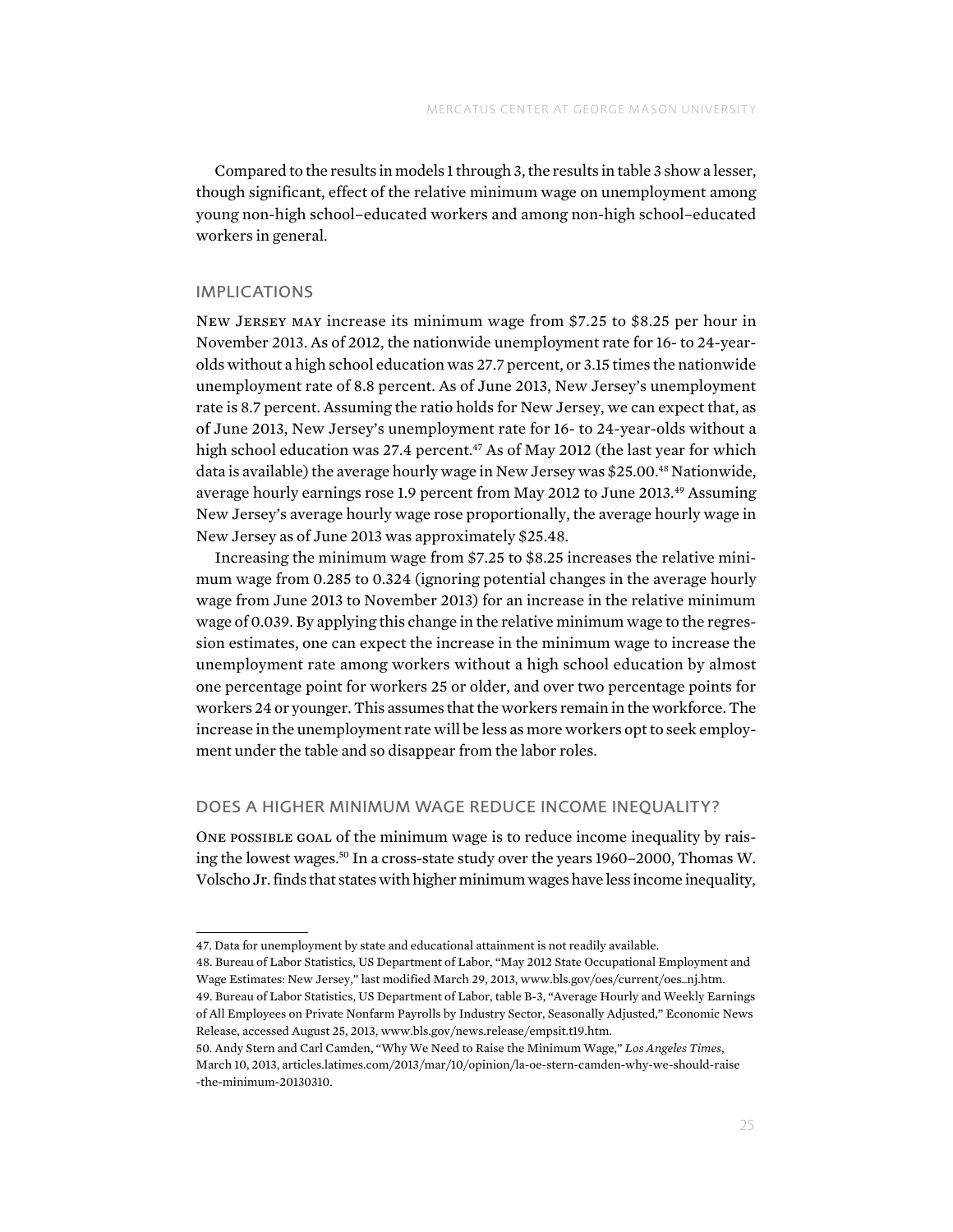provided the wage is set above some lower bound.<sup>51</sup> The results suggest that, since the minimum wage is not adjusted for inflation, inequality arises because inflation asymmetrically erodes the purchasing power of the incomes of minimum wage workers versus non-minimum wage workers. Volscho admits to the possibility that detrimental employment effects can accrue at higher levels, but that such effects did not manifest at the minimum wage levels observed in his dataset. Others have found relatively little impact of minimum wage on inequality.<sup>52</sup> John DiNardo, Nicole M. Fortin, and Thomas Lemieux look at US data from 1973 through 1992 and conclude that the decline in the real value of the minimum wage explains a significant portion of the growth in income inequality. They find that the effect is more pronounced in states with lower average wages.<sup>53</sup> A simple comparison of the states with the highest and lowest relative minimum wages, shown in figure 4, is revealing.



Figure 4. Income Inequalities in States with the Lowest and Highest Relative Minimum Wages

<sup>51.</sup> Thomas W. Volscho Jr., "Minimum Wages and Income Inequality in the American States, 1960– 2000," *Research in Social Stratification and Mobility* 23 (2005): 343–68. Volscho estimates the lower bound in the data he examined to be \$4.

<sup>52.</sup> John P. Formby, John A. Bishop, and Hoseong Kim, *What's Best at Reducing Poverty? An Examination of the 2007 Minimum Wage Increase* (Washington, DC: Employment Policies Institute, February 2010), [http://www.epionline.org/studies/formby\\_02\\_2010.pdf.](http://www.epionline.org/studies/formby_02_2010.pdf)

<sup>53.</sup> John DiNardo, Nicole M. Fortin, and Thomas Lemieux, "Labor Market Institutions and the Distribution of Wages, 1972–1992: A Semiparametric Approach," *Econometrica* 64, no. 5 (1996): 1001–44.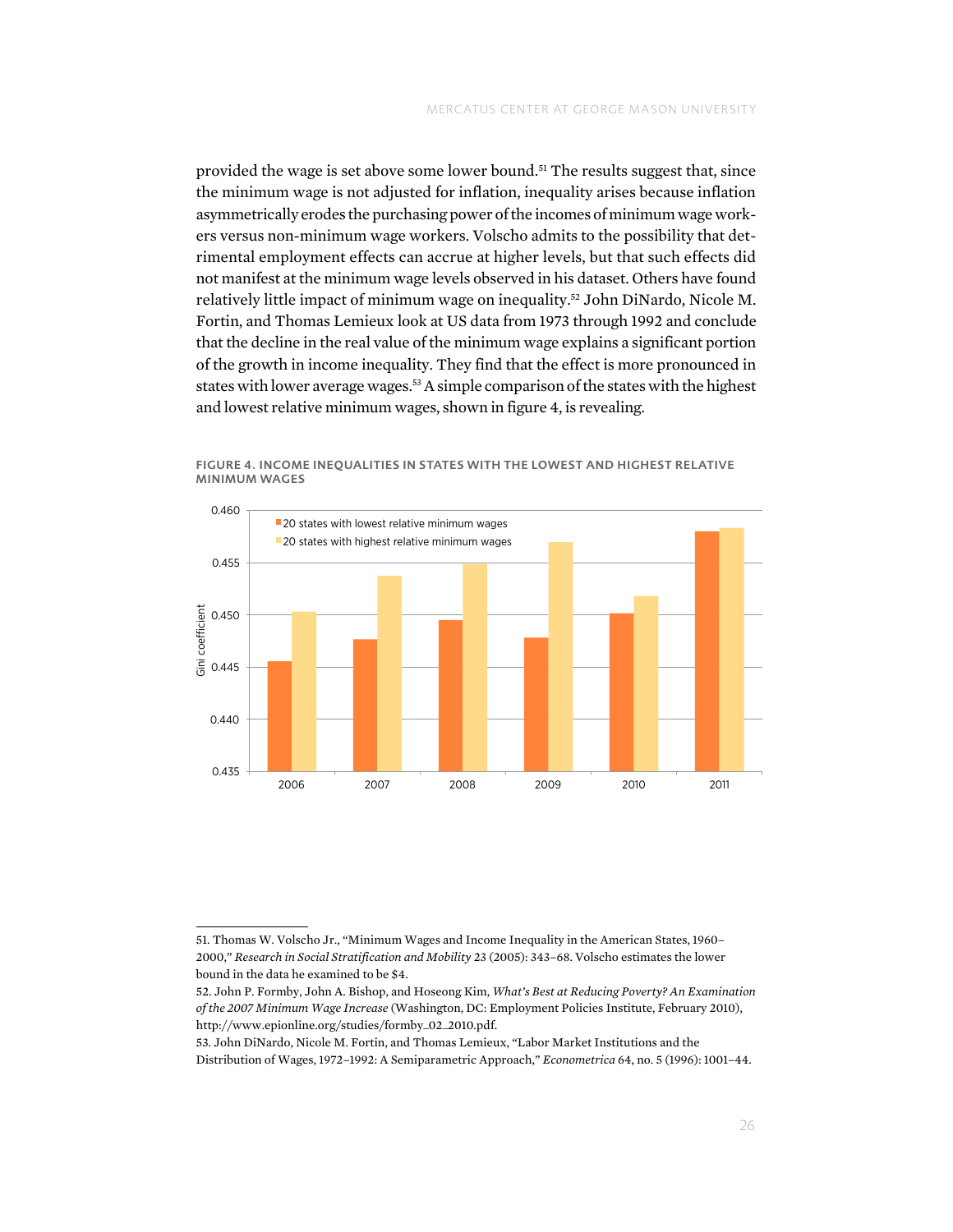In each year, from 2006 through 2011, the 20 states with the lowest relative minimum wages exhibited an average income inequality (as measured by the Gini coefficient) that was less than that of the 20 states with the highest relative minimum wages.54 DiNardo, Fortin, and Lemieux argue that the Gini coefficient can be too gross a measure for examining changes in the minimum wage if most of the changes are concentrated at the far end of the income distribution.55 Indeed, none of the differences in figure 4 is statistically significant. However, the fact that the differences all point in the same direction—more inequality among states with higher minimum wages—is telling. If the differences were equally probable, we would expect to observe half of the years showing more inequality in one direction and half of the years showing more inequality in the other direction. The odds of observing all six years showing more inequality in the same direction is less than 2 percent. Having said this, there is a significant endogeneity problem about whether the minimum wage causes, or is a response to, inequality that would need to be addressed before any conclusions can be drawn from this data.

Instead of the Gini coefficient, DiNardo, Fortin, and Lemieux measure the variance in wages within specific demographic groups and find, for the period 1979 through 1988, that increases in the inflation-adjusted minimum wage were associated with declines in income variation.<sup>56</sup> In a third approach, Neumark, Mark Schweitzer, and Wascher allow for differential effects of minimum wage changes on workers of differing wage levels. They find that increases in the minimum wage have a disproportionately negative effect on employment and earnings among lowto inequality. For integral income was higher-wage workers.<sup>57</sup> have modeled the Gini coefficient as a function of the Gini coefficient as a function of the Gini coefficient as a function of the Gini coefficient as a funct

A drawback to examining averages is that averages mask individual variation. A solution is to examine each year and each state individually when comparing the relative minimum wage to inequality. Following Volscho, I have modeled the Gini coefficient as a function of the relative minimum wage, the proportion of the population lation holding a high school diploma but not a college degree, the proportion of the population holding a college degree, and real median household income.58

$$
G_{it} = \alpha_i + \beta W_{it} + \gamma H_{it} + \delta C_{it} + \theta M_{it} + \varepsilon_{it}
$$
\n<sup>(4)</sup>

<sup>54.</sup> The minimum wage in each state is the higher of the federal and state minimum wages.

<sup>55.</sup> Ibid. *Git* Gini coefficient for state *i* in year *t*.

<sup>56.</sup> Ibid.

<sup>57.</sup> David Neumark, Mark Schweitzer, and William Wascher, "Minimum Wage Effects throughout the minimum wage in the minimum wage in the minimum wage in the minimum wage in the average of the minimum wage in the minimum wage Wage Distribution," *Journal of Human Resources* 39, no. 2 (2004): 425–50.

<sup>58.</sup> Volscho used the nominal state minimum wage, not the relative minimum wage, and did not adjust for instances in which the federal minimum wage exceeded the state minimum wage. Volscho, "Minimum Wages and Income Inequality."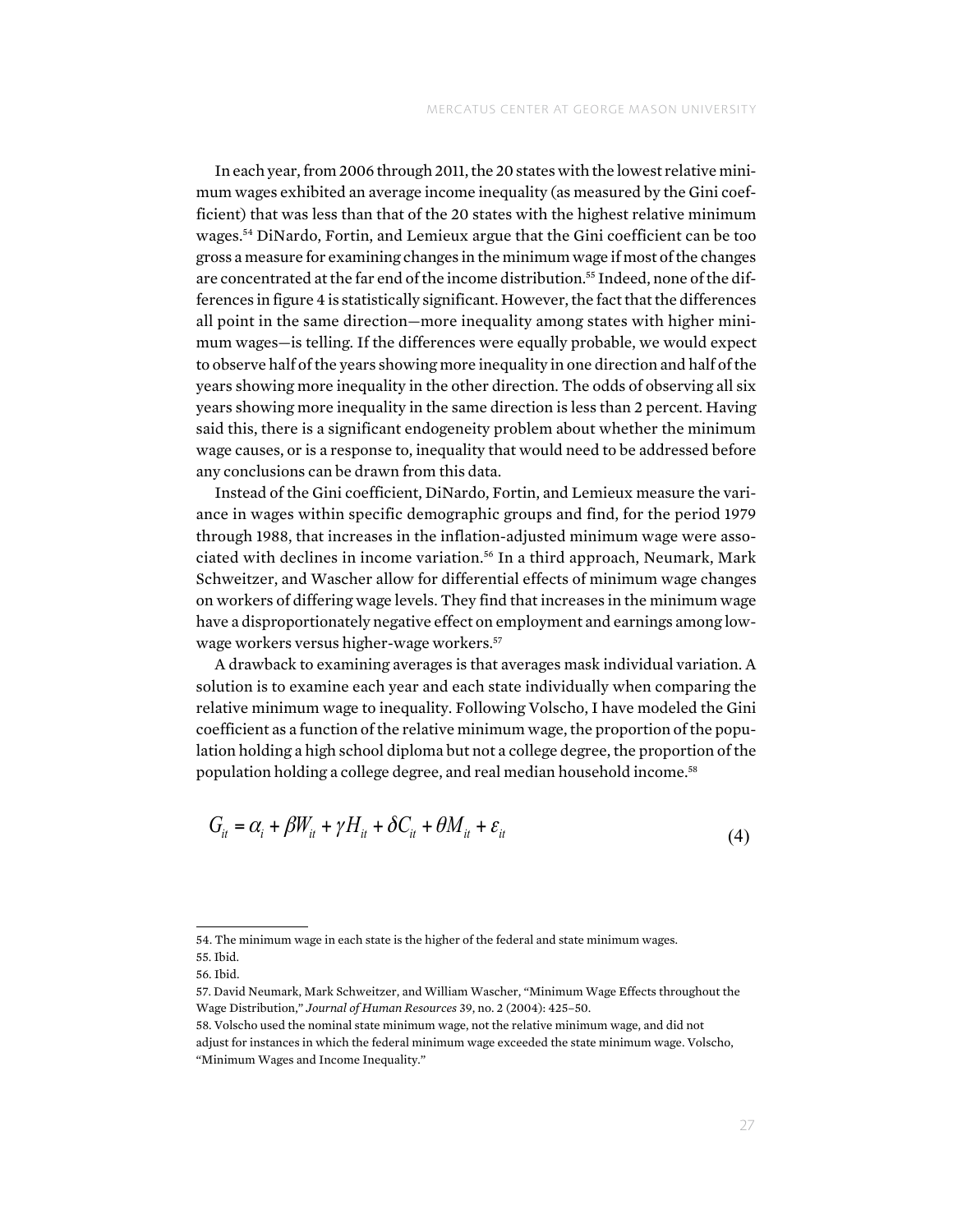where ε is a white noise error over both dimensions and the variables are defined as follows:59

- $G_{it}$  Gini coefficient for state *i* in year *t*.
- $W_{\mu}$  Ratio of the minimum wage for state *i* in year *t* to the average hourly wage in year *t*.
- $H_i$  Proportion of residents of state *i* in year *t* who have a high school diploma, but not a college degree.
- *Cit* Proportion of residents of state *i* in year *t* who have a college degree.
- $M_{it}$  Median household income (in 2011 dollars) for state *i* in year *t*.

The results show a significantly positive relationship between the relative minimum wage and income inequality, after filtering out the effects of education and median household income.<sup>60</sup>

Table 4. The Relationship between the Relative Minimum Wage and State-Level Income Inequality

| Regressor                | Coefficient estimate<br>(standard error)             |
|--------------------------|------------------------------------------------------|
| $W_{\dot{r}}$            | $0.075***$<br>(0.020)                                |
| Н.,                      | $-0.448***$<br>(0.021)                               |
| $\mathsf{C}_\mathsf{it}$ | $-0.089***$<br>(0.025)                               |
| М.                       | $-1.48 \times 10^{-6***}$<br>$(1.12 \times 10^{-7})$ |

*Notes: Odinary Least Squares, 306 observations (state-level data, 2006–2011, 51 states). The District of Columbia is included as the 51st "state." Data on the proportion of the population completing high school and college only goes up to 2009. As the average of the annual growths of these measures is less than 1 percent for each state, I use the average of the growth rates from 2006 through 2009 to extrapolate measures for 2010 through 2012. R2 = 0.773, DW = 2.089.*

*\*\*\*Significant at 1 percent level. \*\*Significant at 5 percent level. \*Significant at 10 percent level.*

<sup>59.</sup> American FactFinder, US Census Bureau, factfinder2.census.gov; US Department of Labor, "Changes in Basic Minimum Wages in Non-farm Employment Under State Law: Selected Years 1968 to 2013," last revised April 2013, [www.dol.gov/whd/state/stateMinWageHis.htm;](http://www.dol.gov/whd/state/stateMinWageHis.htm) US Census Bureau, "Statistical Abstract of the US," [www.census.gov/compendia/statab/cats/education/educational\\_attainment.html](www.census.gov/compendia/statab/cats/education/educational_attainment.html); State Median Income data, US Census Bureau, [www.census.gov/hhes/www/income/data/statemedian/.](http://www.census.gov/hhes/www/income/data/statemedian/) 60. The residuals are (marginally) normally distributed (Jarque-Bera p-value = 0.059). The data fail to reject the Wald test for valid parameter restrictions when a single constant replaces 51 state-specific intercept dummies (p-value = 0.290). Failing these tests would indicate the possibility that additional factors that significantly affect the unemployment rate may have been excluded from the model.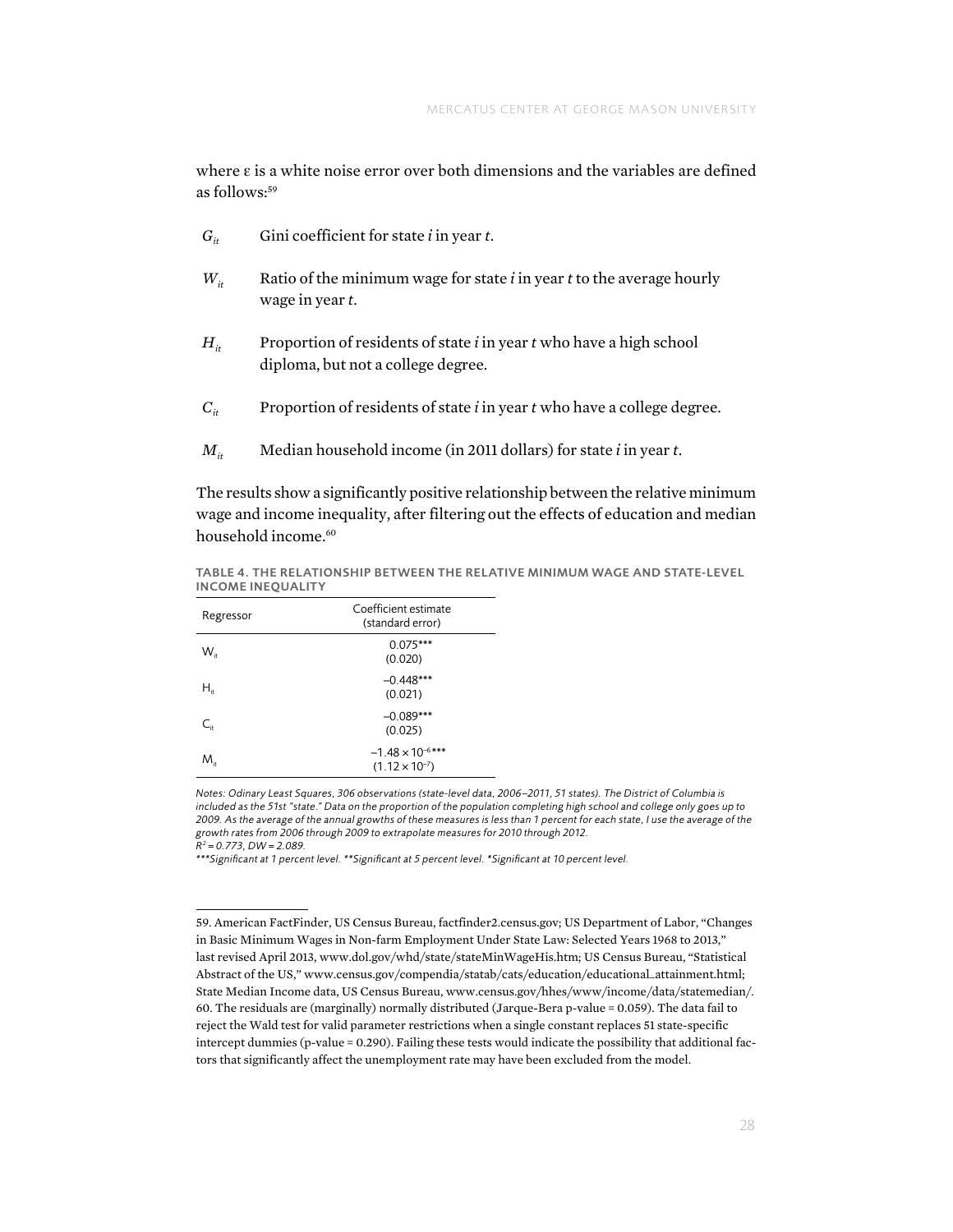As shown earlier, increasing New Jersey's minimum wage from \$7.25 to \$8.25 increases the state's relative minimum wage by 0.039. Applying our regression model estimates yields the following:

$$
\Delta \hat{G}_{ii} = \hat{\beta} \ \Delta W_{ii} = (0.075)(0.039) = 0.003 \tag{5}
$$

As of 2011, New Jersey's Gini income inequality index was 0.4694, making it the 34th out of 51 states for equitable incomes.<sup>61</sup> An increase of 0.003 would increase New Jersey's inequality index to 0.4724, dropping the state to 38th in the income equity list.

As a point of interest, we can examine the same relationship using national data:

$$
G_t = \alpha + \beta W_t + \gamma H_t + \delta C_t + \theta M_t + u_t, \ u_t = \rho u_{t-1} + \varepsilon_t
$$
\n
$$
\tag{6}
$$

where  $\varepsilon$  is a white noise error and the variables are defined as follows:

- *Gt* Gini coefficient for the United States in year *t*.  $G_t$  Gini coefficient for the United States in  $G_t$ 
	- $W_t$  Ratio of the minimum wage for the United States in year t to the average hourly wage in year *t*.
	- $H_t$  Proportion of residents of the United States in year  $t$  who have a high school diploma but not a college degree. but not a college degree. Proportion of residents of the United States in year *t* who have a high  $\mathbf{u}_t$  r
- $C_t$  Proportion of residents of the United States in year *t* who have a college docroe degree.
	- $M_t$  Median US household income (in 2011 dollars) in year t.

These results show no relationship between the minimum wage and income I hese results show no relationship between the imminum wage and medine inequality. The results using state-level data may be more reliable because individual state-level effects can be observed that could otherwise be cancelled out due be observed that could other wise be cancelled out of the national-level aggregation.

<sup>–</sup> Cornsus Bureau, factfinder, Carlie and Sureau, factfinder<br>1990 - Coeffinder Die Bureau, factfinder<br>1990 - Coefficient Bureau, factfinder<br>1990 - Coefficient Bureau, factfinder Regressor Coefficient 
estimate